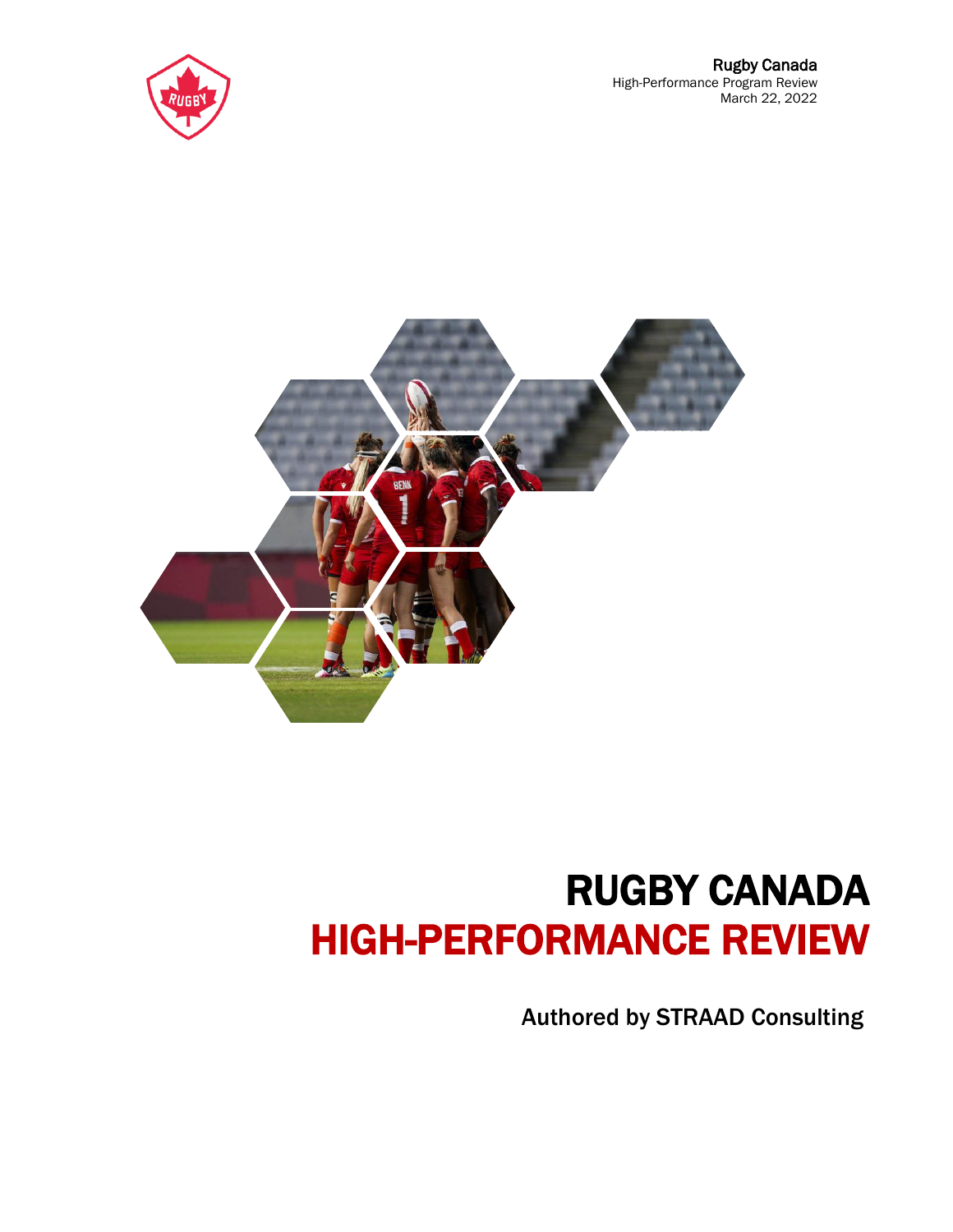# **TABLE OF CONTENTS**

| $\mathbf{1}$     |    |
|------------------|----|
| $\overline{2}$ . |    |
| 3.               |    |
| 4.               |    |
| 5.               |    |
|                  |    |
| $\mathbf{1}$     |    |
|                  |    |
| 3.               |    |
|                  | 15 |
|                  |    |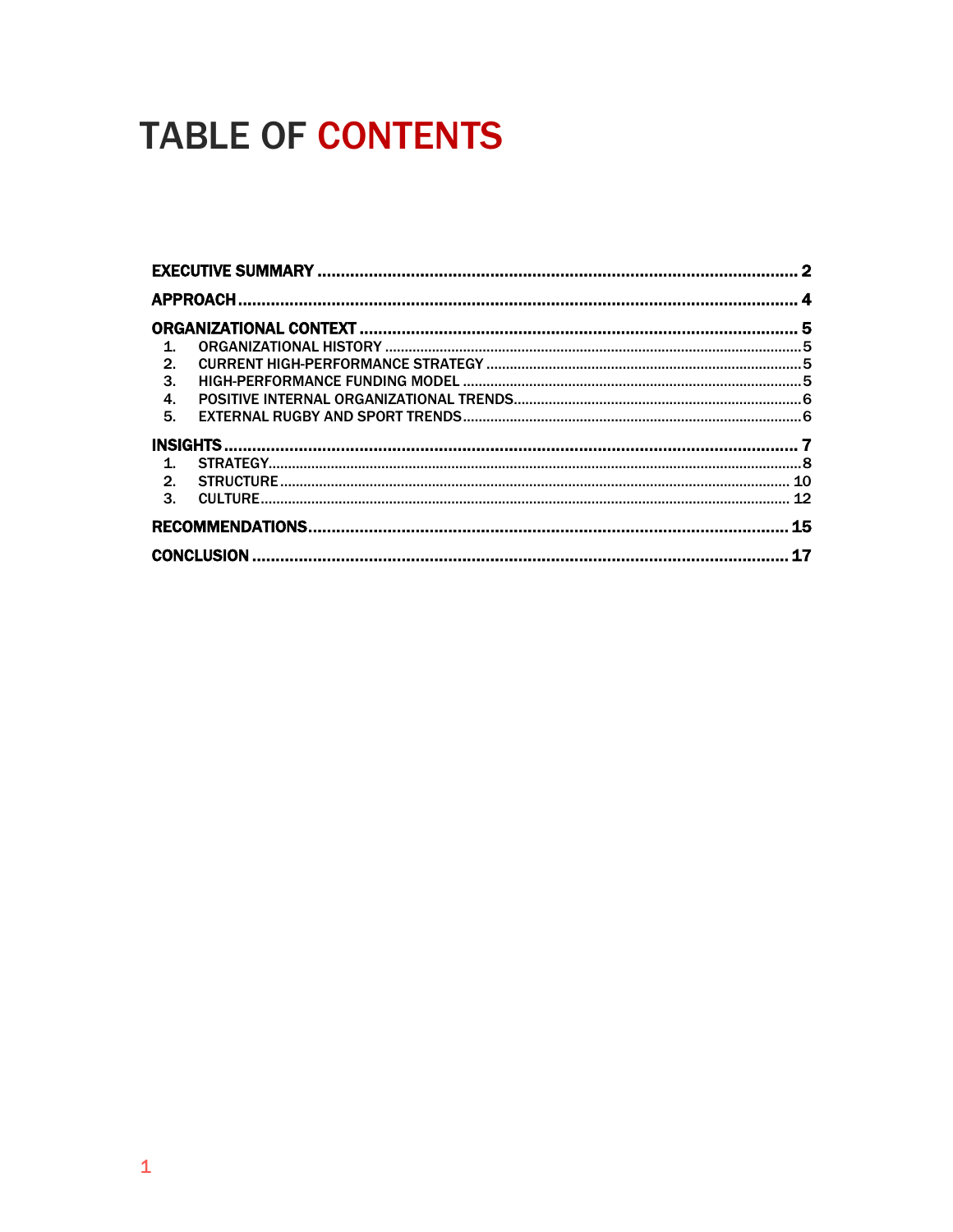# <span id="page-2-0"></span>EXECUTIVE SUMMARY

Rugby Canada's High-Performance program is at a critical crossroads. This sentiment is echoed across Rugby Canada's athletes, coaches, support staff, leadership, and the Canadian rugby community. The organization has arrived at this moment because of both onfield and off-field challenges: failure of the Men's 15s team to qualify for the 2023 World Cup, disappointing results at the 2020 Tokyo Olympics, and multiple recent public-facing internal team issues. Tension around the High-Performance program and Rugby Canada has been brewing for several years.

To gain a more fulsome understanding of its high-performance challenges and opportunities, Rugby Canada's Board of Directors commissioned the High-Performance Review. The scope for the review was focused on three key areas: strategy, structure, and culture of the High-Performance program. Review activities took place from November 2021 through January 2022 and consisted of research into emergent high-performance rugby trends coupled with a broad stakeholder engagement effort consisting of an online survey, 1-on-1 interviews and focus groups with a cross-section of current and alumni athletes, coaches, leadership, support personnel and external stakeholders.

Fundamentally, the review's findings are that the High-Performance program's problems are systemic in nature and cut across all three of the review's areas of focus. Lending power and urgency to the problems of the High-Performance program is that, to a remarkable degree, participants in the review see many of the same problems and point to many of the same root causes. Amongst these shared sentiments is the view that the program's failures in Tokyo and disqualification from the 2023 Men's 15s world cup have a "silverlining": Rugby Canada can no longer avoid making long-needed changes.

This need for change is further underscored by the impact of external forces shaping the global Rugby and sporting environment. The level of competition Rugby Canada's senior teams are facing is increasing as Tier 2 and Tier 3 nations continue to evolve and improve. Off the field, rugby organizations are becoming more sophisticated in both their approach to athlete development and their business operations. The athlete community is also evolving in what it expects and is demanding to be included in new and different ways and, most importantly, expecting new types of leadership. These external forces require Rugby Canada to evolve key elements of its organization including its leadership structure, how it manages its funding and its high-performance strategy.

| #              | <b>CATEGORY</b>  | <b>KEY HIGH-PERFORMANCE REVIEW INSIGHTS</b>                                                                                             |
|----------------|------------------|-----------------------------------------------------------------------------------------------------------------------------------------|
| $\mathbf{1}$   | <b>Strategy</b>  | Rugby Canada does not have a high-performance strategy.                                                                                 |
| $\overline{2}$ | Strategy         | High-performance development pathways are inconsistently effective and limit short and long-term<br>program aspirations.                |
| 3              | <b>Strategy</b>  | Distrust arising from Rugby Canada's opaque management of its general fund has negative impacts<br>across the High-Performance program. |
| 4              | Strategy         | Rugby Canada's unclear national governance role limits High-Performance program effectiveness.                                          |
| 5              | <b>Structure</b> | Rugby Canada's current organizational structure and resourcing are unable to support four high-<br>performance teams.                   |
| 6              | <b>Structure</b> | Ineffectiveness of corporate and organizational governance exposes Rugby Canada to significant risk.                                    |
| $\overline{7}$ | Culture          | Rugby Canada's poor relationship with the Canadian rugby community is a constraint on the High-<br>Performance program.                 |
| 8              | Culture          | Rugby Canada has failed to create a healthy and effective high-performance culture.                                                     |
| 9              | Culture          | Athletes do not view the High-Performance program as a safe and inclusive environment.                                                  |
| 10             | Culture          | Rugby Canada's communication practices worsen High-Performance program issues.                                                          |
| 11             | Culture          | The High-Performance program's approach and support to leadership and coaching must evolve.                                             |
| 12             | Culture          | Change is possible and many hope to be a part of it.                                                                                    |

The key insights identified by the review are:

The dysfunction of the system is ultimately a failure of leadership. Either through acts of "omission or commission" the leadership of the organization – Board, executive, operations, and coaches – have not effectively managed the short-term and long-term needs of the High-Performance program. Leadership has also failed to cultivate and nurture an environment that truly supports and enables highperformance athletes. As it currently stands, Rugby Canada's high-performance athletes, support staff and even coaches are effectively revolting against the program's system, leading to growing organizational dysfunction and a continued worsening of high-performance results.

The culture of Rugby Canada and the High-Performance program is described as 'empty' or 'nonexistent'. In this vacuum of culture and leadership, bad behaviours take hold across all areas of the program. The High-Performance program is described as unhealthy or unsafe by many. Current players and High-Performance program alumni confess that they are not proud to wear the Rugby Canada jersey.

Over the past years, Rugby Canada has started to evolve itself (particularly around organizational governance) and this effort must continue as the organization will need to change on a broad scale. This change will require letting go of the past, embracing innovative approaches and empowering new voices. While not forgetting its history, the organization must look forward and support a different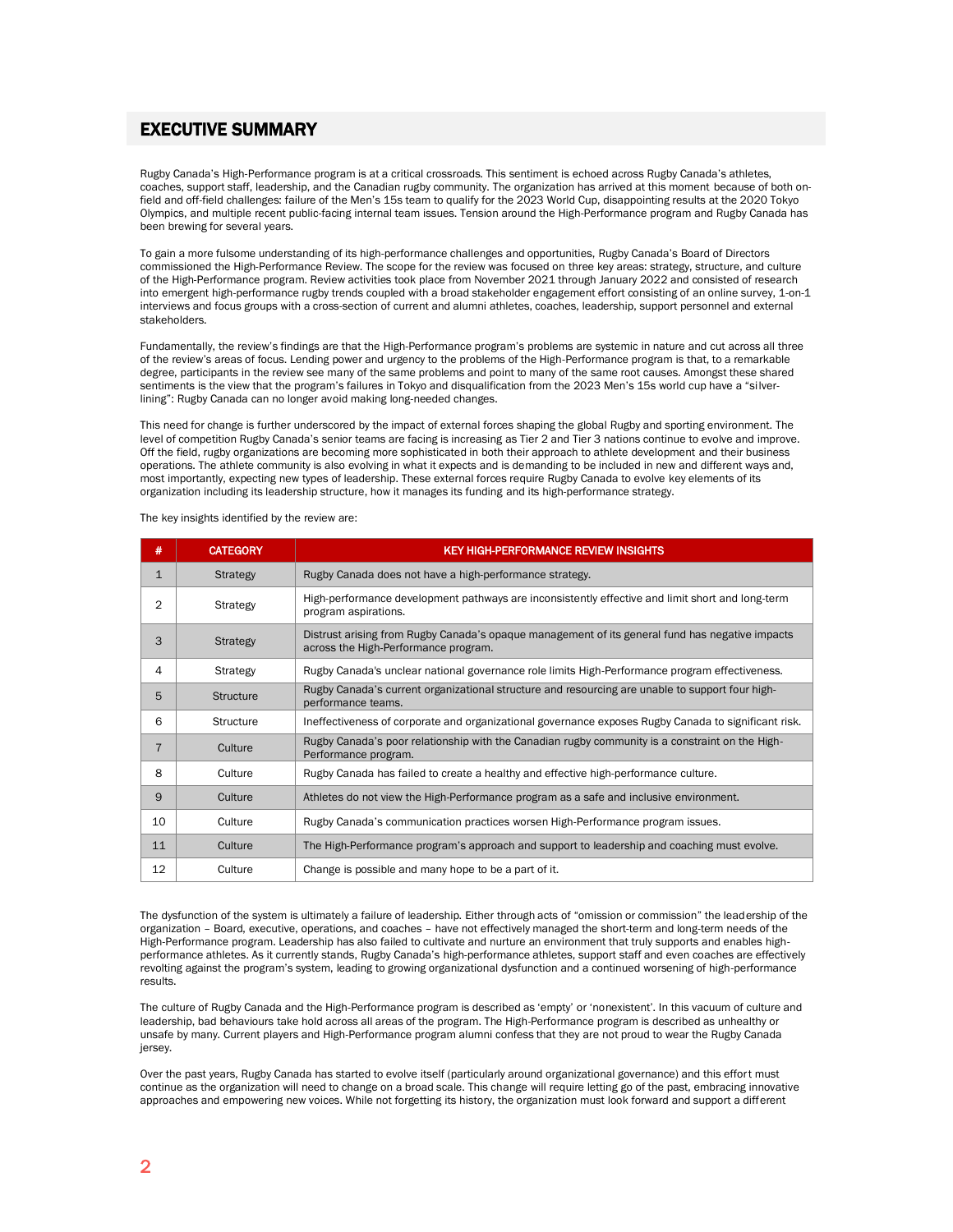leadership approach with a different sense of what drives high-performance. Ultimately, addressing the challenges of the High-Performance program will require courageous leadership, with a willingness to make a material change to the organization's system. The change required in Rugby Canada's High-Performance program starts with the issue sitting at the heart of the organization's current dysfunctional system – the lack of a high-performance strategy. Creating and articulating a clear high-performance strategy should be the program's top priority. With this strategy defined, improvements to the program's culture and structure – including rebuilding trust with a diverse stakeholder community - can progress and be sustained.

Key recommendations arising out of the review are:

| #              | <b>CATEGORY</b>  | <b>KEY HIGH-PERFORMANCE REVIEW RECOMMENDATIONS</b>                                     |
|----------------|------------------|----------------------------------------------------------------------------------------|
| $\mathbf{1}$   | <b>Strategy</b>  | Establish a high-performance strategy & clear national governance role.                |
| $\overline{2}$ | <b>Structure</b> | Accelerate internal governance improvements.                                           |
| 3              | <b>Structure</b> | Establish/improve foundational internal people processes.                              |
| 4              | <b>Strategy</b>  | Improve transparency of management of the general fund.                                |
| 5              | <b>Structure</b> | Evaluate current leadership and coach effectiveness.                                   |
| 6              | <b>Structure</b> | Establish and hire a High-Performance Director distinct from coach roles.              |
| $\overline{7}$ | <b>Strategy</b>  | Prioritize development pathway coherence and linkage to the high-performance strategy. |
| 8              | Culture          | Articulate and make real a clear view of Canada's unique rugby culture and identity.   |
| 9              | Culture          | Repair and improve the relationship with the athlete community.                        |
| 10             | Culture          | Prioritize the creation and sustainment of a truly inclusive culture.                  |
| 11             | Culture          | Prioritize proactive, consistent communication with athletes and the community.        |
| 12             | <b>Structure</b> | Optimize for or shift Rugby Canada's geographical presence.                            |

The High-Performance program's challenges are systemic in nature and can only be addressed over time through thoughtful and dedicated leadership. Responding to the review's recommendations will also require courageous leadership that is willing to 'break from the past'.

The initial priority of the board should be the articulation of a clear high-performance Strategy. This strategy will serve as the guide for following actions including the hiring of a new CEO and High-Performance Director, culture-building initiatives and deeper improvement to the organization and program's organizational structure.

It will be critical for Rugby Canada to communicate this report fully and transparently in both response and respect for the time given by its stakeholders across Canada. This first step is intended to demonstrate Rugby Canada's willingness to take accountability, its willingness to change and its commitment to moving forward with inclusive intentions. The journey ahead will be difficult and will likely 'get worse before it gets better' but with consistent effort Rugby Canada can chart a brighter future for the High-Performance program.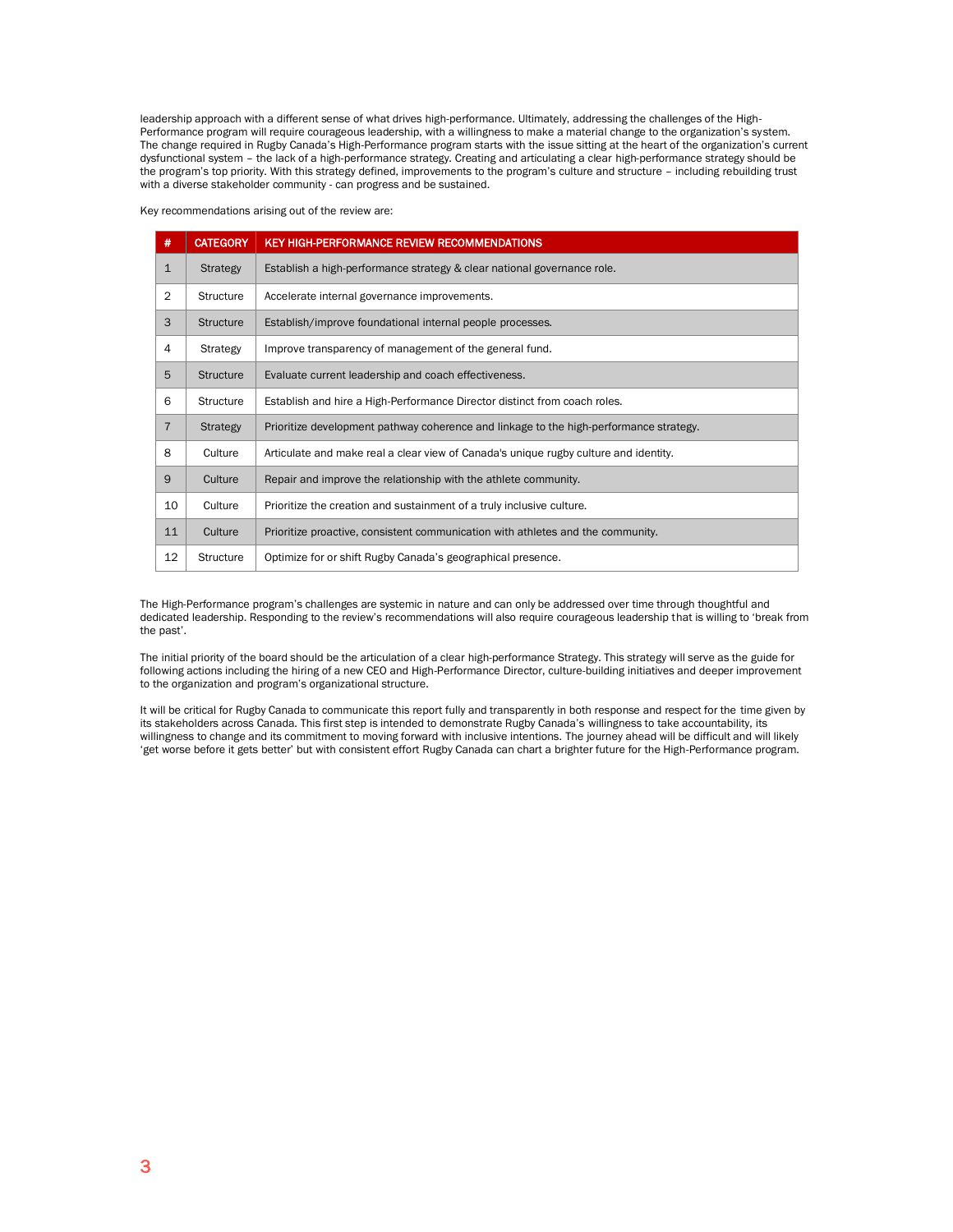# <span id="page-4-0"></span>APPROACH

Triggered by concerns raised about the effectiveness of the culture within its High-Performance program, in November 2020 Rugby Canada initiated a review of the program. The purpose of the review was to analyze Rugby Canada's current high-performance environment inclusive of its strategy, structure, and cultural elements, and how those elements enable the four national senior teams. Specific areas of focus for the review included:

- Refinements to the high-performance strategy
- Equity strategy across the four national senior programs, accounting for the challenges posed by funding and related factors
- Training and other initiatives required to develop an inclusive and supportive high-performance culture
- The rugby department staff structure, including support functions
- Support for player development outside rugby
- A review of the Tokyo 2020 Olympic Games quinquennial with key lessons learned for the Paris 2024 triennial and Los Angeles 2028 quadrennial

Except where information may provide context for the review, evaluation of performance pathways, age-grade programs, prior staff resignations and prior formal complaints that have been investigated were not in scope for the review.

A committee and panel were formed to facilitate and support the review. The role of the committee was to assist with the flow of information to the Review Panel and ensure it has access to relevant stakeholders and participants while ensuring the entire process remained inclusive and independent. The role of the Review Panel was to generate a report on the state of the High-Performance program and to provide a list of practice and achievable recommendations to improve the program.

| <b>REVIEW COMMITTEE</b>                                                                                                                                  | <b>REVIEW PANEL</b>                                          |
|----------------------------------------------------------------------------------------------------------------------------------------------------------|--------------------------------------------------------------|
| Sally Dennis, David Fortier, and Bill Webb: Rugby Canada<br>directors                                                                                    | STRAAD Consulting: led by Megan Luu and Curtis<br>Andrews    |
| Sue Hylland: Director, Varsity Athletics, University of<br>Ottawa - independent committee member                                                         | Mel Davidson: Canadian high-performance team sport<br>expert |
| Robert Boland: Administrator & Professor, Penn State<br>University, Sports Attorney and President of Culture in<br>Sports - independent committee member | Mike McGovern: high-performance rugby union expert           |
| Allen Vansen: former Rugby Canada CEO                                                                                                                    |                                                              |

*Figure 1: Review Committee and Review Panel membership*

All efforts were made to ensure that the Review Panel had access to an appropriately broad and representative group of Rugby Canada stakeholders. Ultimately, the Review Panel conducted over 50 interviews/focus groups with ~80 individuals participating and received 108 survey responses.

| <b>CATEGORY</b>                                          | <b>SURVEY</b>                                                                                                                                                                                   | <b>INTERVIEWS &amp; FOCUS GROUPS</b>                                                                                                                                                                                                                                                            |
|----------------------------------------------------------|-------------------------------------------------------------------------------------------------------------------------------------------------------------------------------------------------|-------------------------------------------------------------------------------------------------------------------------------------------------------------------------------------------------------------------------------------------------------------------------------------------------|
| <b>ATHLETES</b>                                          | All current athletes across Men's and Women's<br>$\bullet$<br>15s and 7s athletes                                                                                                               | Select current athletes<br>Select athlete alumni<br><b>Players Association representatives</b>                                                                                                                                                                                                  |
| <b>COACHES</b>                                           | All current head coaches and coaching staff<br>٠<br>members<br>Select head coach and coaching staff alumni<br>٠                                                                                 | All current head coaches<br>٠<br>Select coaching staff members<br>Select head coach and coaching staff alumni<br>٠                                                                                                                                                                              |
| RUGBY CANADA<br>HIGH-PERFORMANCE<br><b>SUPPORT STAFF</b> | All Rugby Canada High-Performance program<br>$\bullet$<br>support staff (SSSM, Athletic Performance, etc.)<br>Select Rugby Canada High-Performance program<br>$\bullet$<br>support staff alumni | Select Rugby Canada High-Performance program<br>$\bullet$<br>support staff (SSSM, Athletic Performance, etc.)<br>Select Rugby Canada High-Performance program<br>$\bullet$<br>support staff alumni                                                                                              |
| <b>BOARD OF</b><br><b>DIRECTORS</b>                      | All Rugby Canada Board Members were<br>٠<br>interviewed, except newly appointed board<br>member, Kathleen McGinn                                                                                | All Rugby Canada Board Members were interviewed,<br>٠<br>except newly appointed board member, Kathleen<br>McGinn<br>Select past Board Members<br>٠                                                                                                                                              |
| <b>EXTERNAL</b><br><b>STAKEHOLDERS</b>                   | Not included<br>$\bullet$                                                                                                                                                                       | Select Provincial Rugby Union representatives<br>World Rugby representatives<br>Own the Podium representatives<br>Sport Dispute Resolution Centre of Canada (SDRCC)<br>representatives<br>Coaching Association of Canada representatives<br>Canadian Sports Institute - Pacific representatives |

*Figure 2: High-Performance review participants*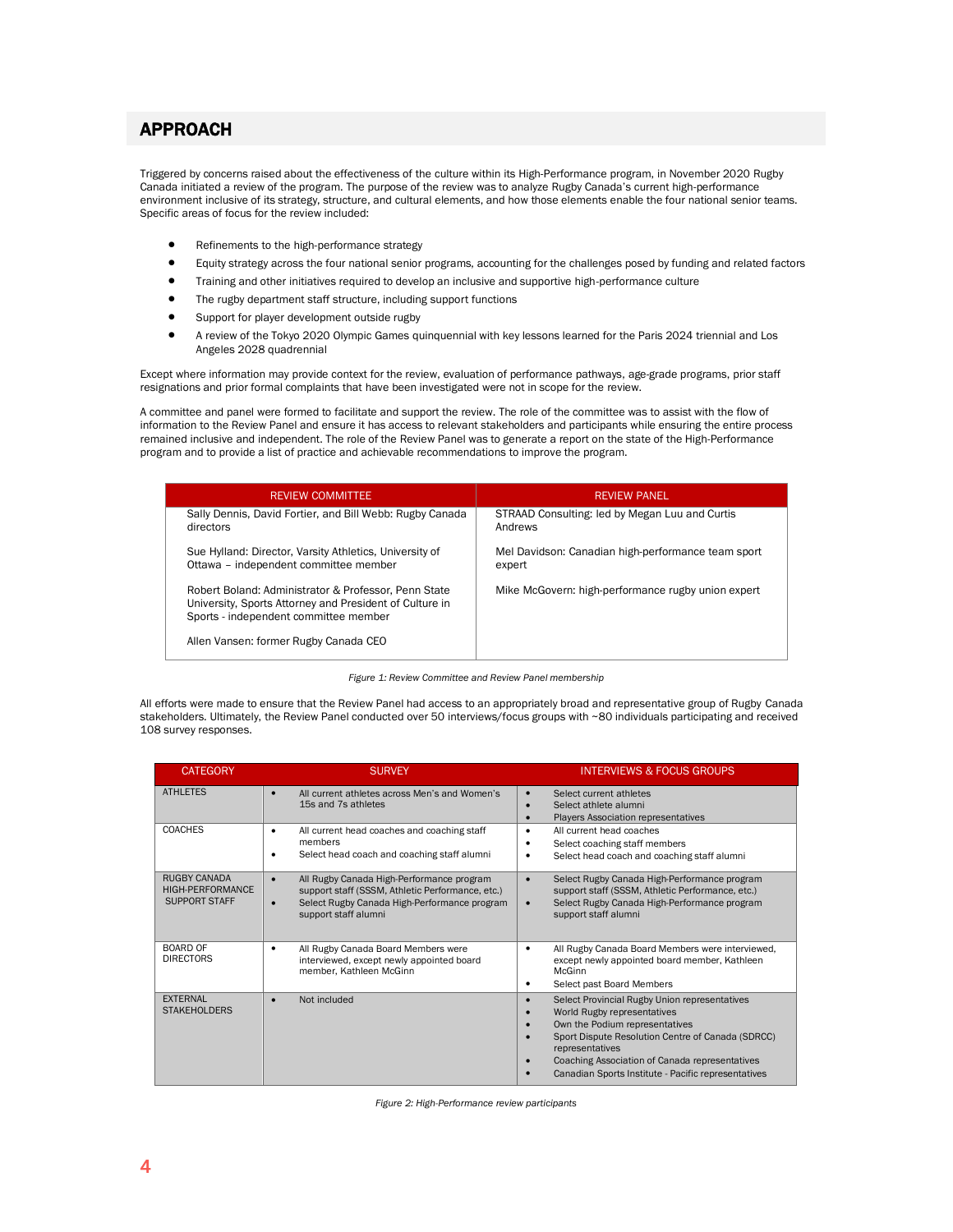The creation of the High-Performance Review report document was independently led by STRAAD and was conducted in alignment with qualitative and quantitative assessment and analysis best practices.

# <span id="page-5-0"></span>ORGANIZATIONAL CONTEXT

Rugby Canada and its High-Performance program do not operate within a vacuum. The organization and the program exist within a complex competitive environment shaped by forces that largely exist outside the organization's control but must be responded to. The organization, the program, and its stakeholders (internal and external) are also keenly aware of the organization and program's rich history.

While the purpose of this review was not to conduct a deep strategic analysis of Rugby Canada's environment or an in-depth review of the organization's history, Rugby Canada's leadership should be aware of the forces that have shaped, are shaping and will help shape the strategy, structure, and culture of their High-Performance program going forward. Deeper analysis of all or some of the issues highlighted here is a likely next step following the High-Performance Review.

## <span id="page-5-1"></span>1. ORGANIZATIONAL HISTORY

Rugby Canada's recent history has been shaped by four key forces: 1) An increase in breadth and intensity of competition post-Rugby Union professionalization; 2) emergence of domestic, international competitions along with Major League and Super Series teams; 3) shifting high-performance approaches driven by fitful changes to Rugby Canada's high-performance leadership and coaches and 4) shifting and often challenging relations with the athlete community.

In totality, the last 15 years have been a period of both increasing strategic complexity and organizational turbulence for Rugby Canada's High-Performance program. In responding to a turbulent competitive environment, Rugby Canada has struggled to balance the need for stability and the need to evolve. The evolution of the High-Performance Director into an Operations role is a notable example of this struggle to effectively adapt.

## <span id="page-5-2"></span>2. CURRENT HIGH-PERFORMANCE STRATEGY

Rugby Canada has established an organizational strategy that speaks to its goals in growing rugby in Canada, promoting sports safety, supporting developmental pathways, and enabling the national team's performance.

Rugby Canada has an established, public-facing organizational strategy. While referring to performance targets (Strategic Pillar 2) the strategy does not appear specific to high-performance (in fact, the phrase "high-performance" does not appear in the 2021-23 strategy document).



*Figure 3: Strategic Pillars from the [Rugby Canada 2021-23](https://rugby.ca/uploads/Strategic_Plan_%28Public%29_-_FINAL_-_MAR_1_2021.pdf) Strategic Plan* 

## <span id="page-5-3"></span>3. HIGH-PERFORMANCE FUNDING MODEL

Rugby Canada's funding is derived from corporate sponsors, events, registration fees, fundraising and support provided by the Government of Canada (via Own the Podium and Sport Canada), and World Rugby. The specific interests and focuses of the funding sources are not always consistent and require Rugby Canada to navigate a relatively complex funding system. In the harsh light of its relatively limited and niche popularity, rugby in Canada must prioritize careful management of relationships with its funding partners.

The inherent tension within its funding system - and how this shows up in actual organizational priorities - means the organization will likely always have to leave some stakeholders (within or outside the organization) unhappy.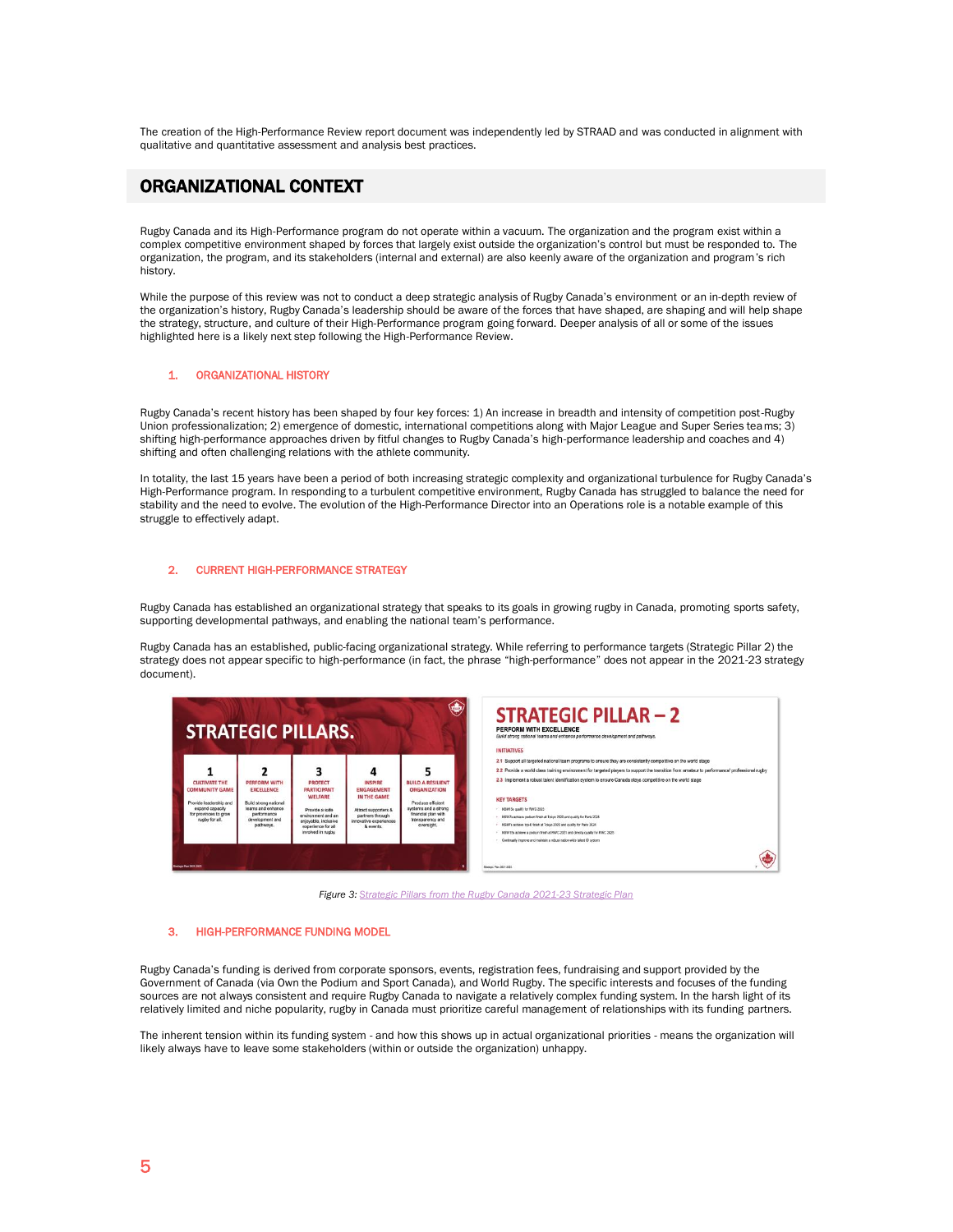

*Figure 4: Simplified high-level visual summary of the Rugby Canada High-Performance funding model* 

## <span id="page-6-0"></span>4. POSITIVE INTERNAL ORGANIZATIONAL TRENDS

Rugby Canada is experiencing a challenging moment in its history and the issues at play within its organizational system are a common focus. Despite this, Rugby Canada and the High-Performance program do have some positive themes to be proud of. While negativity at times predominates, Rugby Canada has many positive organizational trends that it can build upon.

| <b>TREND</b>                                                                      | <b>RUGBY CANADA INSIGHTS</b>                                                                                                                                                                                                                                                                                                                                                                                                                                                                                                                                                                             |
|-----------------------------------------------------------------------------------|----------------------------------------------------------------------------------------------------------------------------------------------------------------------------------------------------------------------------------------------------------------------------------------------------------------------------------------------------------------------------------------------------------------------------------------------------------------------------------------------------------------------------------------------------------------------------------------------------------|
| Re-establishment of the                                                           | Internal and external stakeholders agree that reestablishing Rugby Canada's Academy program has been an important step                                                                                                                                                                                                                                                                                                                                                                                                                                                                                   |
| academy will make a positive                                                      | for the organization to take to support the future of rugby in Canada. The culture within The Maple Leaf Academy Program                                                                                                                                                                                                                                                                                                                                                                                                                                                                                 |
| impact on Rugby Canada's                                                          | has been celebrated for its focus upon broadly supporting athletes, providing clear structure, building off athlete strengths                                                                                                                                                                                                                                                                                                                                                                                                                                                                            |
| future success                                                                    | (athlete-centric approach) and creating a safe space for players to develop.                                                                                                                                                                                                                                                                                                                                                                                                                                                                                                                             |
| Concussion management                                                             | External stakeholders have recognized Rugby Canada's work to progress concussion management through the PlaySmart                                                                                                                                                                                                                                                                                                                                                                                                                                                                                        |
| response seen as superior in                                                      | Player Welfare program. Stakeholders have stated that the organization needs to replicate this model in its approach to                                                                                                                                                                                                                                                                                                                                                                                                                                                                                  |
| sporting community                                                                | athlete safety, citing "what has been done is phenomenal".                                                                                                                                                                                                                                                                                                                                                                                                                                                                                                                                               |
| Rugby Canada seen as taking<br>meaningful steps to progress<br><b>IDEB</b> issues | The establishment of the Idea Group has been received as a positive step to progressing IDEB issues at Rugby Canada. It is<br>recognized that Rugby Canada is working to create an environment to encourage people within the BIPOC community to<br>play rugby, increasing awareness and advocacy, and creating a forum for players and leaders to learn from each other's<br>experiences. There is a strong desire and hope for these forums and groups to continue as they are a steppingstone to help<br>spark change within Rugby Canada.                                                            |
| Athletes, coaches, and staff<br>are passionate about being<br>part of the change  | There is a strong sense of commitment and desire to be part of the change at Rugby Canada. Despite the existing<br>challenges athletes, coaches, leaders, and support personnel have shared, their sentiment about helping Rugby Canada<br>succeed, both from the grassroots to the high-performance level is universal. Interviewees recognize the huge undertaking<br>this process will be, but a common thread through all interviews remained the importance of taking time to address the<br>current landscape, rectify the system and reestablish Rugby Canada's strategy, structure, and culture. |
| The organization should be                                                        | Through the COVID period, Rugby Canada and its people have participated in World Cup qualification, the Tokyo Olympics,                                                                                                                                                                                                                                                                                                                                                                                                                                                                                  |
| proud of its resilience through                                                   | and various tours. The High-Performance program and its staff have adapted to challenging circumstances and have                                                                                                                                                                                                                                                                                                                                                                                                                                                                                         |
| covid                                                                             | demonstrated commendable resilience throughout the experience.                                                                                                                                                                                                                                                                                                                                                                                                                                                                                                                                           |

*Figure 5: Positive internal organization trends summary* 

## <span id="page-6-1"></span>5. EXTERNAL RUGBY AND SPORT TRENDS

The sport of rugby and the sporting world at large has evolved significantly over the last two decades. This evolution has manifested in significant change across strategy, structure, and culture areas. Some critical trends that Rugby Canada's leadership should be aware of and consider within the context of this review are:

| <b>CATEGORY</b> | <b>TREND</b>                                               | <b>RUGBY CANADA INSIGHTS</b>                                                                                                                                                                                                                                                                                                                                                                                                                                                                                                                                                                                                                                                                  |
|-----------------|------------------------------------------------------------|-----------------------------------------------------------------------------------------------------------------------------------------------------------------------------------------------------------------------------------------------------------------------------------------------------------------------------------------------------------------------------------------------------------------------------------------------------------------------------------------------------------------------------------------------------------------------------------------------------------------------------------------------------------------------------------------------|
| <b>STRATEGY</b> | Changing high-<br>performance 'landscape'                  | Post-professionalization, the sport of Rugby Union has continued to grow apace, with the sport gaining<br>footholds in new national landscapes, including across South America, Russia and the USA. The<br>emergence of the 7s variant - including its addition to the Olympics in 2016 - and the women's game<br>has also driven increased interest, particularly in North America.<br>Rugby Canada experienced some notable high-performance achievements early in its history and,<br>particularly on the women's side, even in recent history. However, as the overall rugby environment has<br>grown more complex, Rugby Canada has struggled to sustain its Tier 2 rugby nation status. |
| <b>STRATEGY</b> | Increased competition<br>across Tier 1, 2 and 3<br>nations | Rugby Union has long been dominated by a set of traditional Tier 1 powers followed by a group of Tier 2<br>and 3 competitors. As the sport has evolved, successful Tier 1, 2 and 3 nations often frame their<br>success as being driven by their commitment to a consistent team identity and culture (e.g., shared<br>behaviours, beliefs, artifacts) matched with a willingness to evolve and innovate on and off-the-field<br>(e.g., tactics, coaching, leadership, player development).                                                                                                                                                                                                   |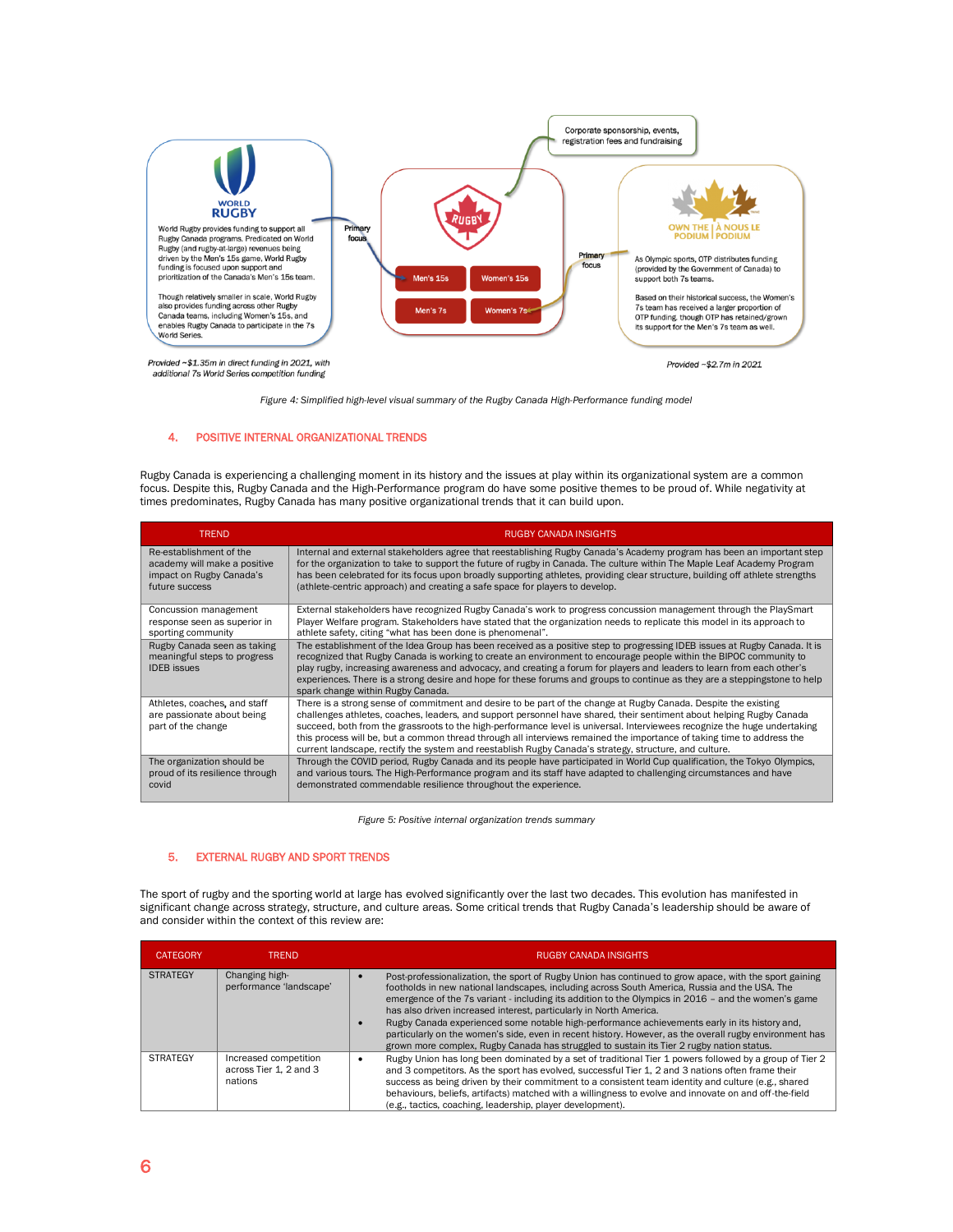| <b>CATEGORY</b>  | <b>TREND</b>                                                                      | <b>RUGBY CANADA INSIGHTS</b>                                                                                                                                                                                                                                                                                                                                                                                                                                                                                                                                                                                                                                                                                                                                                                                                                                                                                                                                                                                                                                                                                                                                |
|------------------|-----------------------------------------------------------------------------------|-------------------------------------------------------------------------------------------------------------------------------------------------------------------------------------------------------------------------------------------------------------------------------------------------------------------------------------------------------------------------------------------------------------------------------------------------------------------------------------------------------------------------------------------------------------------------------------------------------------------------------------------------------------------------------------------------------------------------------------------------------------------------------------------------------------------------------------------------------------------------------------------------------------------------------------------------------------------------------------------------------------------------------------------------------------------------------------------------------------------------------------------------------------|
|                  |                                                                                   | Rugby Union is a game built upon a base of tradition, but the game has not stayed static. Successful<br>$\bullet$<br>rugby nations place emphasis upon sustaining consistent, positive high-performance cultures, while<br>also refusing to stay stagnant in the pursuit of competitive advantage.                                                                                                                                                                                                                                                                                                                                                                                                                                                                                                                                                                                                                                                                                                                                                                                                                                                          |
| <b>STRATEGY</b>  | Need for greater strategic<br>sophistication and<br>innovation                    | Like many, if not all major sports, on-field rugby tactics and overall competitive strategy have rapidly<br>$\bullet$<br>evolved over the past 20 years. As the game of Rugby and its revenues have steadily grown, there has<br>also been a growing need to evolve off-field, including implementation of more sophisticated athlete<br>development tactics and more advanced marketing and business administration functions. The growth<br>of women's rugby has been exponential and the game's competitive and commercial systems are<br>continuing to adapt to this reality.<br>On-the-field and off-the-field, rugby organizations are managing a more sophisticated game requiring<br>$\bullet$<br>innovative strategy and tactics. Rugby Canada will continue to face pressure to keep up with the<br>game's evolution, lest it falls behind its competitors.                                                                                                                                                                                                                                                                                       |
| <b>STRUCTURE</b> | Evolution/modernization<br>of organizational structure<br>and governance          | Rugby organizations and High-Performance programs have continued to evolve. National rugby<br>programs have begun to seek focus and integration across their teams, including choosing to focus<br>high-performance efforts in one or two primary team contexts and tightly integrating their development<br>pathways with professional or semi-professional clubs. Organizations are seeking to maximize the time<br>their athletes spend together and the coherence of guidance they receive during that time. Rugby<br>organizations are also focused upon improving their organizational governance practices (inclusive of<br>external oversight mechanisms and Board governance), particularly relating to ethics and policy.<br>Many of Rugby Canada's competitors and partners have evolved their organizational structures to be<br>$\bullet$<br>more integrated and focused. This enables these organizations to make the best use of finite resources<br>and more easily adopt innovative practices. Organizations are also not neglecting management of their<br>'own houses' and have placed emphasis on improving their governance practices. |
| <b>CULTURE</b>   | Need to prioritize athlete<br>safety                                              | $\bullet$<br>The safe treatment of athletes within sports organizations is of increasing public concern.<br>Governmental/regulatory attention regarding the treatment and well-being of athletes is also growing.<br>Organizations must focus on the physical safety of athletes, but also their mental health. The<br>consequences for failing to keep athletes safe are increasingly severe.<br>$\bullet$<br>Rugby Canada is seen as having an exemplary response to the 'concussion crisis'. The need to<br>replicate this effort in response to the broader concept of athlete safety will be critical for Rugby<br>Canada in the years ahead. Broad public and governmental concern about athlete treatment will<br>continue, if not increase, in the years ahead.                                                                                                                                                                                                                                                                                                                                                                                     |
| <b>CULTURE</b>   | Need to prioritize<br>Inclusion, Equity, Diversity<br>and Belonging (IDEB)        | $\bullet$<br>The world of sport must act to address the systemic issues that drive (or, more pointedly, do not drive)<br>diversity and inclusion within their respective contexts. Rugby organizations across the world are<br>working to address issues within their organization's system.<br>IDEB is an emergent and likely permanent priority for all organizations. Rugby Canada has made efforts<br>$\bullet$<br>to address its systemic IDEB issues but must be prepared to continue this journey with more<br>meaningful action. IDEB work cannot simply be for public relations purposes.                                                                                                                                                                                                                                                                                                                                                                                                                                                                                                                                                          |
| <b>CULTURE</b>   | Implementation of<br>'athlete-centric' and<br>'psychological safety'<br>practices | $\bullet$<br>Sport is ultimately about athletes. Accepting and building off this reality, there is a growing movement<br>focused upon aligning the culture, values, programs, policies, resources and priorities of sports<br>organizations to emphasize the holistic (emotional, psychological, physical) needs of athletes.<br>Relatedly, sports cultures are increasingly seeking ways to build environments that are 'psychologically<br>safe'. Psychological safety is a deeply research-backed concept that is highly linked with effective team<br>performance.<br>$\bullet$<br>Athlete-centred' and 'psychological safety' are not synonyms for 'nice'. Rather, these are concepts that<br>emphasize trust, respect, and openness so that ideas, concerns, and difficult topics can be raised in an<br>effective way. Critically: 'athlete-centricity' and 'psychological safety' are trends in sport because they<br>are strongly correlated with high-performance success.                                                                                                                                                                        |
| <b>CULTURE</b>   | Changing views on<br>effective leadership                                         | The requirements of leadership in high-performance sport - whether leadership demonstrated by<br>$\bullet$<br>coaches or individuals in executive roles - are unique and demanding. Broadly speaking, leaders in<br>sports organizations are evolving from traditional authoritative leadership approaches to more<br>collaborative, development-focused 'coaching-styles' of leadership. Leaders in sports organizations are<br>also beginning to adopt practices inspired by concepts like 'athlete-centricity', psychological safety and<br>trauma-informed approaches.<br>Leadership sits at the heart of a high-performance organization and is a skill that must be carefully<br>$\bullet$<br>cultivated by organizations to support and protect their cultures and values. Rugby Canada cannot rely<br>on a generic or outdated view of what it requires of its leadership and must think carefully about the<br>specific leadership approaches and skills the organization requires.                                                                                                                                                                |

*Figure 6: External environment trends summary*

Rugby Canada and its High-Performance program exist within a complicated environment. Pro-actively engaging with questions around what these forces mean for Rugby Canada and its High-Performance program will enable the organization to respond and predict more effectively and avoid falling into an ongoing reactive 'trap'.

Insights and recommendations identified in the review should be considered in tandem with the realities of the broader 'Rugby World'. Action planning conducted by Rugby Canada in response to this review should include deeper analysis of all or some of the issues highlighted here.

# <span id="page-7-0"></span>INSIGHTS

Arising from the broad range of interviews and focus groups conducted as well as data arising from stakeholder surveys and documentation/research review, the Review Panel has generated a set of insights relating to the current state of the High-Performance program. These insights have been categorized in alignment with the review's three key focus areas – strategy, structure, and culture – though some of these insights will cut across each of these categories.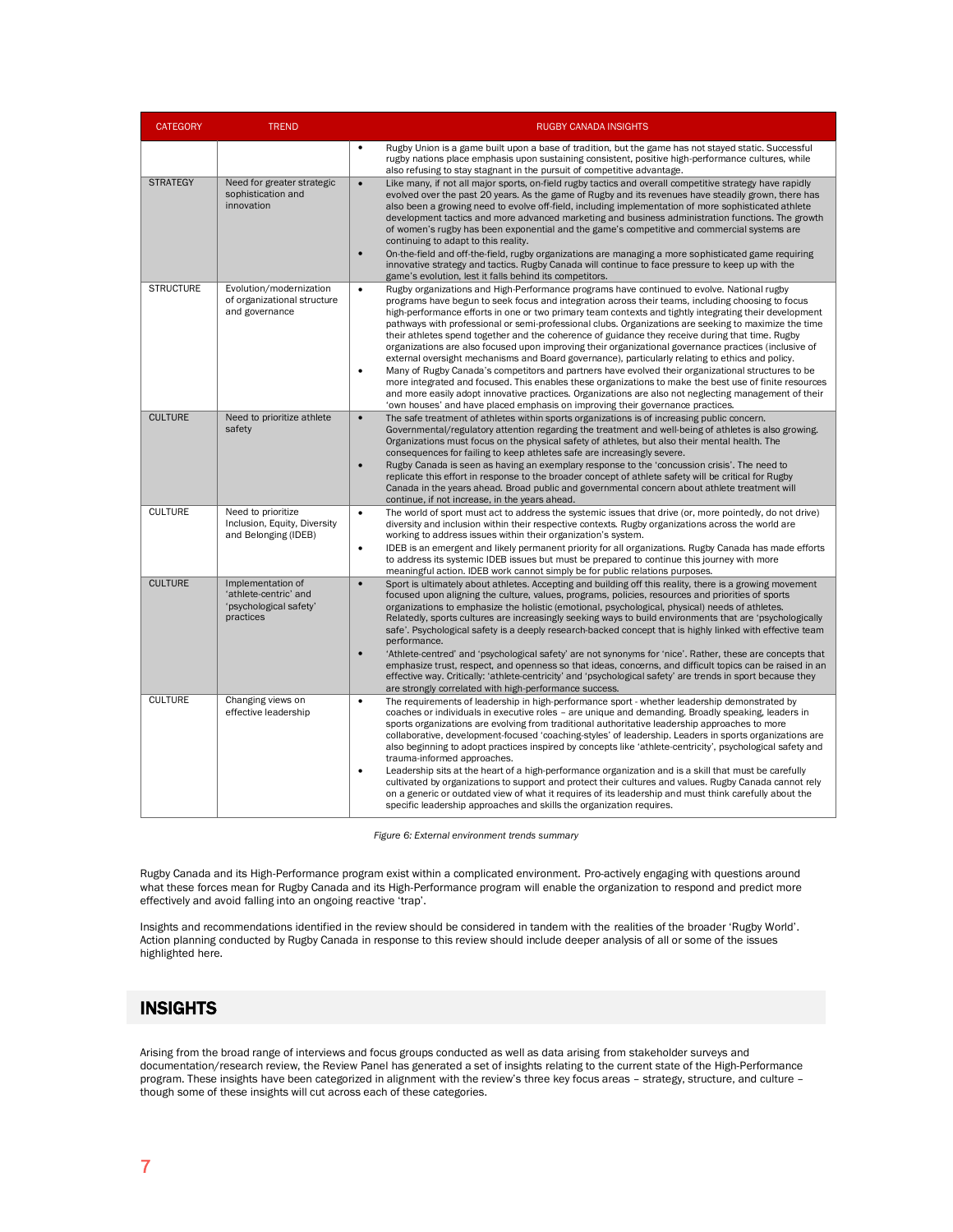Taken as a whole, the key insights identified by review indicate that Rugby Canada's High-Performance program problems are systemic in nature. This means that rather than being about singular root causes, the challenges the organization faces are about the complex relationship between parts of the organization and the shifting forces that impact them. Systemic problems are inherently messy and require patience and dedication to understand and to address. These are the sorts of problems that benefit from collaboration, creativity, and empathy. It is important to maintain awareness of this complexity while considering the meaning of the review's key insights and, later, how to respond.



*Figure7: Visual representation of strategy, structure, and culture systemic interaction* 

Content in this section has been structured as follows:



<span id="page-8-0"></span>1. STRATEGY

#### i. RUGBY CANADA DOES NOT HAVE A HIGH-PERFORMANCE STRATEGY

#### Rugby Canada's high-performance vision is unclear or unknown to Rugby Canada's athletes, coaches, employees, and rugby in Canada stakeholders

- There is no clarity amongst Rugby Canada stakeholders on what programs/teams are Rugby Canada's true priority (if indeed there is one).
- Lacking a high-performance strategy and experiencing a general continuing decline in on-field results suggests there is a shared belief that Rugby Canada is at an important strategy crossroads and may even potentially be heading in the direction of rugby in Canada becoming a community sport rather than a high-performance sport.
- Rugby Canada coaches, athletes and employees do not have clear individual performance or developmental objectives that link to a clear high-performance strategy.

Rugby Canada has not taken a clear position on – and aligned the organization to – how it distinctly prioritizes 15s and 7s; this creates confusion across the High-Performance program

- There is a difference of opinion and no clear Rugby Canada opinion on whether Rugby 7s is a pathway to 15s or a distinct pathway/program.
- There is a shared belief that the 15s and 7s games are unique and require a unique strategy. There is not a shared belief on which of the programs is truly the organizational priority and how to align the organization's activities and resources to the decision.
- Particularly as each variant evolves, high-performance in the 15s and 7s requires differentiated development pathways. Failure to delineate (if not clearly prioritize) the programs significantly limits Rugby Canada's ability to develop highperformance talent for both 15s and 7s.
- Rugby Canada is 'caught' between the differing priorities of its two primary funding partners World Rugby seeks prioritization/bases funding upon 15s, while OTP prioritizes/bases funding upon 7s.

#### The High-Performance program's desire to link its strategy to actual on-field high-performance results is unclear

- A commonly referenced and real strategic tension:
	- Women's 15s and 7s are likely to be competitive on the world stage; Men's 15s and 7s are unlikely to be truly competitive on the world stage.
	- Men's 15s Canada's least competitive high-performance team receives the greatest share of direct funding; Women's 15s - Canada's most competitive high-performance team - receives the smallest share of funding (albeit the Women's 15s team receives the highest amount of funding that is not derived from outside sources).

Maintaining equity across four high-priority senior teams is perceived as a steep high-performance strategic challenge – a challenge not being currently met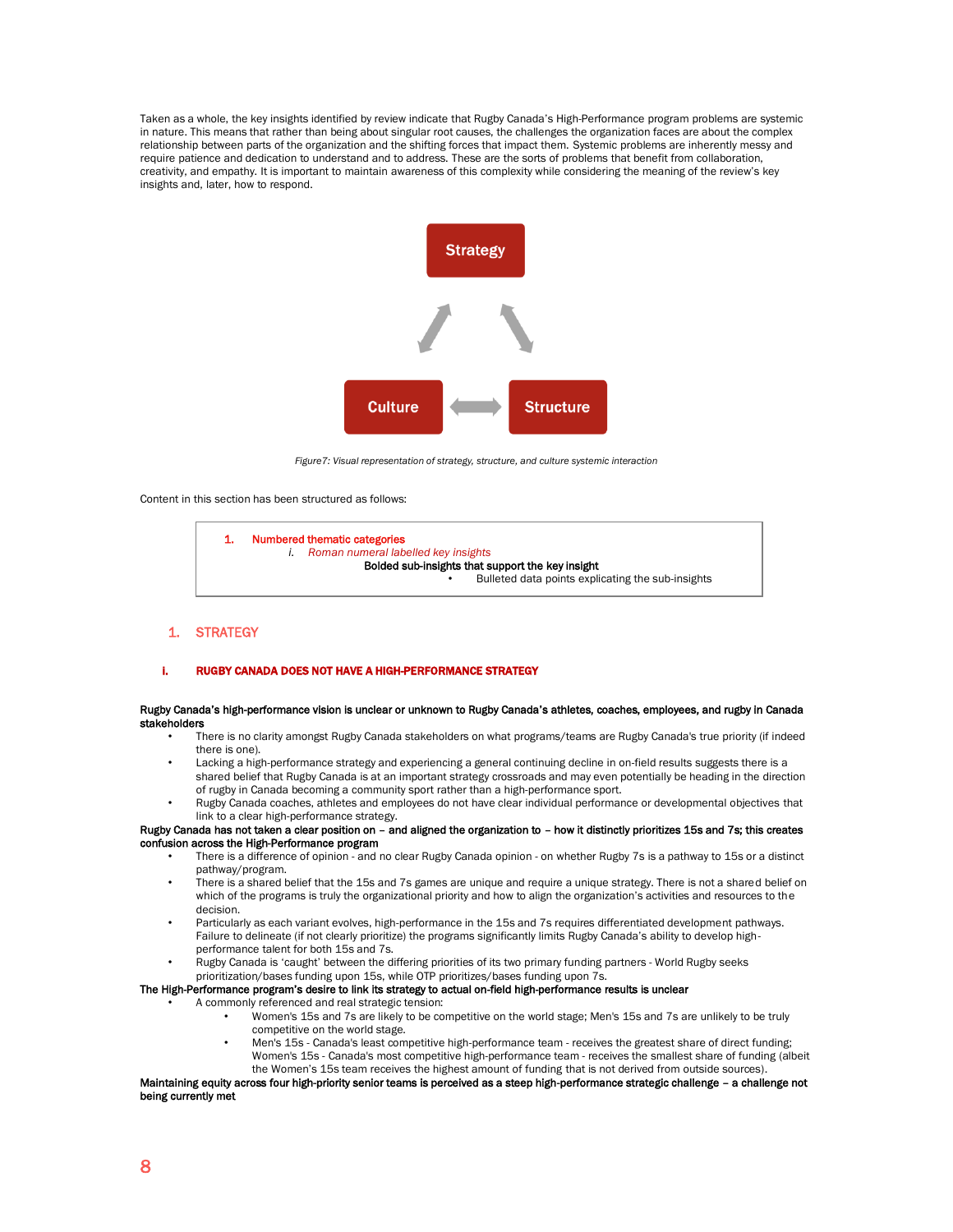- Rugby Canada's pursuit of equality/equity across four high-performance teams is not well understood and does not outwardly manifest in decision-making around resources, personnel, etc.
- It is observed and true that, in general, Tier 1, 2 and 3 nations do not equally prioritize four high-performance teams.
- Rugby Canada appears to be avoiding decisions on what its high-performance priorities are.

## Rugby Canada's high-performance strategic incoherence is, at least partly, a product of being 'stuck in the past'

• Rugby Canada's past successes, particularly in the 1990s, were largely prior to the sport's rapid post-professionalization evolution. The evolution of the sport does not allow for the organization to easily leverage/repeat its historical approach. New thinking is required because the game has evolved overall.

## Without a strategy to guide it, Rugby Canada appears to be in a constant state of crisis and overall performance suffers as a result

- Rugby Canada's leadership is very broadly seen (by others and themselves) as being highly reactive and unable to be proactive.
- Constantly having to manage crisis and keeping a short-term view strains organizational resources and stresses all stakeholders. This strain and stress negatively impact high-performance.
- Rugby Canada is unable to effectively 'work on the organization' due to it being overwhelmed by day-to-day issues.
- ii. HIGH-PERFORMANCE DEVELOPMENT PATHWAYS ARE INCONSISTENTLY EFFECTIVE AND LIMIT SHORT AND LONG-TERM PROGRAM ASPIRATIONS

#### Rugby Canada's high-performance developmental pathways are not well-structured and do not/cannot generate the required quality or quantity of talent

- The linkages (up/down and across) between developmental programs are not adequate/effective.
	- Practices and culture of developmental programs significantly vary including in comparison with the High-Performance program.
		- Rugby Canada's partnership with provinces, universities and clubs is not well structured/coordinated and beset with communications issues.
		- Rugby Canada's partnership with the Toronto Arrows is seen as a positive step forward and aligns with prevailing rugby trends – but the relationship remains under-developed and beset with similar cultural problems as Rugby Canada.
- Due to limited scope of centralization, the realities of Langford's geographical location along with the developmental system's lack of general coherence, Canadian athletes have (comparatively) little practice time together.
- Lacking a clear high-performance strategy, coaches craft independent/isolated strategies and the development of athletes aligns to those independent/isolated agendas. This leads to short-term developmental focus rather than long-term highperformance success. This is further exacerbated when coach turnover occurs as the development approach for teams must be wholly reset.
- Identification and intake of talent through the development pathways is inadequate; the way talent is identified is seen as outdated and/or not aligning to the actual needs of Rugby Canada's teams. This is exacerbated by the High-Performance program's unclear prioritization of 15s vs. 7s.
- Rugby Canada's talent assessment and identification process is overly biased (particularly in favour of traditional Canadian rugby geographies/locales) and/or ineffective, as it is not capable of enabling the development of players across both 15s and 7s teams.
- The structure and focus of Rugby Canada's developmental system has shifted several times over the past 10 years and led to long-term damage to the development of high-performance athletes; present circumstances are often contextualized as being a result of past poor development pathway decisions, particularly the standdown of the academy in 2005.
- The restart of the Academy in 2019 has had a positive impact on the High-Performance program (along with aspects of the programs below the high-performance level) but remains a work-in-progress and still limited by an incoherent overall strategy.
- Inclusive of the restart of the academy, there are aspects of the developmental system that are effective and even provide greater focus on holistic athlete support. While occurring in pockets, these programs are effective.

## Rugby Canada's developmental 'philosophy' and actual developmental tactics are lacking in scope

- High-performance athletes are not provided with well-rounded developmental support; athletes (in alignment with emergent high-performance sport practices) are seeking broader support for their personal and athletic development.
- If not in the centralized programs, athlete developmental/support and engagement are inconsistent; when centralized, the environment is isolating, and support remains limited.
- When not on-tour or in Langford, majority of athletes effectively receive no communication from the organization.

#### Canada does not appropriately prioritize the development of coaches exacerbating systemic high-performance system issues

- Canadian rugby 'coaching culture' (outside of Rugby Canada but also within) appears to be generally 'outdated' and not conducive to enabling high-performance.
- Existent coach development pathways are seen as very difficult to navigate, nonsensical in credentialing standards (many former/prominent athletes/stakeholders report being unable to attain certification).
- A broader, more sophisticated ongoing developmental program for rugby coaches at a grassroots level is seen by many as critical for long-term High-Performance program success.

## Canada has no development system for referees

• Often overlooked, the lack of referees is a major impediment to Rugby Canada developing athletes and coaches along with being able to organize and run matches and tournaments.

#### iii. DISTRUST ARISING FROM RUGBY CANADA'S OPAQUE MANAGEMENT OF ITS "GENERAL FUND" HAS NEGATIVE IMPACTS ACROSS THE HIGH-PERFORMANCE PROGRAM

## Rugby Canada stakeholders - internal and external - do not understand Rugby Canada's funding/resourcing decisions

• Stakeholders frame Rugby Canada's revenue as being managed via a central 'general fund' where all funds are placed and then distributed based on decisions of leadership. While the realities of Rugby Canada's financial management practices are more nuanced than this framing, it is notable that there is a broad shared perception of the existence of the general fund and that leadership has a 'hidden' or unclear way of managing distribution of these funds.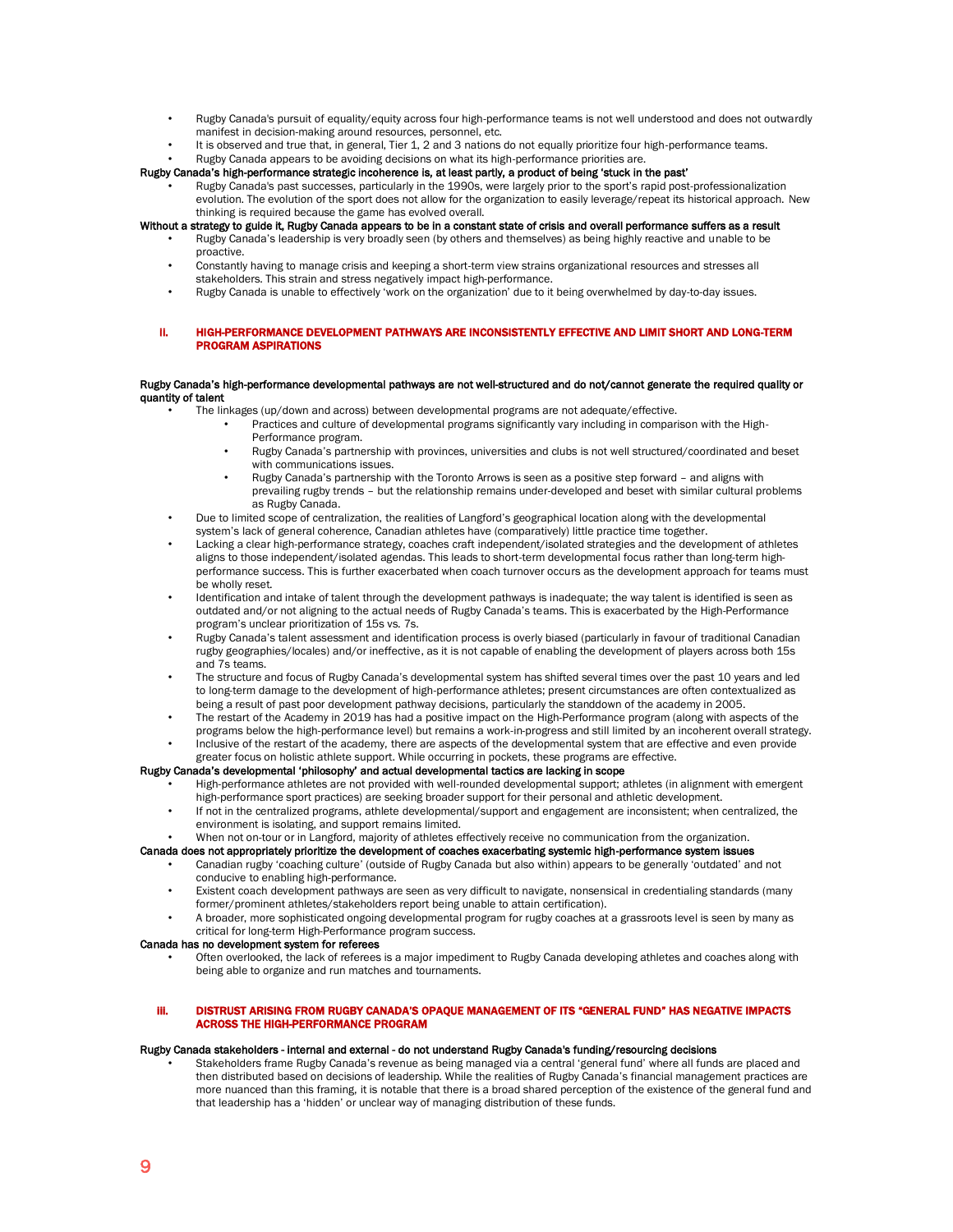- The principles and practices guiding management of Rugby Canada's funding are not understood and it does not appear that leadership has prioritized education on Rugby Canada's financial realities and how it impacts decision-making.
- Guidelines and principles regarding the distribution of resources are not clear and consequently are perceived as unfair by athletes, coaches, and staff. Funding decisions are characterized as 'unfair' and 'secretive'. Instances of resources raised by a team being used by another team are commonly referenced along with perceptions of 'entitlement'.
- The requirements to 'win' to secure funding and the negative impacts to funding if teams do not win are openly discussed by coaching staff with athletes.
- Many narratives around the realities and use of Rugby Canada's funding exist. These narratives thrive without clearer communication from Rugby Canada on the management of the general fund (e.g., rules, logic, linkage to goals, etc.).
- Scarcity of funding, real or perceived, drives hoarding of resources across the organization generating inter-group distrust.
- Lack of trust, confusion and misunderstanding of the organization's financial management generates deep animosity across the organization with many reporting deep frustration with at times relatively minor inequities (e.g., group-specific cutlery, use of in-stadium camera, etc.).

## Rugby Canada will always be relatively 'under-funded' but the High-Performance program does not appear grounded in this reality

- Rugby Canada does not do enough to explain the financial challenges of its operating environment to its internal or external stakeholders.
- It is frequently observed that other richer rugby nations have determined that they cannot maintain four teams and expect high-performance. Rugby Canada has not explained how it will achieve this considering its relative financial constraints.

### Rugby Canada has allowed its financial constraints to cloud its focus on high-performance results

- It is a common sentiment that Rugby Canada is constrained by World Rugby and OTP's 'golden handcuffs'. Whether or not this is true, Rugby Canada does appear to be neglecting its ability to define a high-performance strategy in favour of juggling demands of its funding partners.
- An inability to articulate a clear, inspirational high-performance vision for rugby in Canada has negative effects on the organization's ability to fundraise.
- Fundraising efforts are described as overly reliant on a small set of donors with narrow, outdated interests. Key organizational alumni involved in fundraising are perceived as ineffective and potentially inappropriately benefitting through these efforts.

## Financial management issues drive distrust between athletes and Rugby Canada

- While athletes understand that variances in funding will drive different resource approaches across teams, they do not understand why current decisions are being made.
- Many athletes and staff report receiving "paycheques" (e.g., appearance fees) late; athletes report having missed or downward adjusted "paycheques"/meal cards right at the onset of tournaments including at the World Cup.
- Inconsistency in elements of basic athlete support notably nutrition is viewed as something that should be consistent regardless of team.

## The emergence of the 7s game and its revenue disrupted the traditional Rugby Canada system and Rugby Canada has not fully adapted

- The emergence of the 7s game, particularly after its addition to the Olympics, disrupted Rugby Canada's organizational culture. OTP's consequent increased funding of the Women's 7s team and the shift in 'carding' practices created many real and perceived changes to team-level resourcing decisions. This shifted many traditional 'cultural hierarchies' (again, real or perceived) and created cultural tensions that the High-Performance program does not effectively manage.
- Members of the 7s teams particularly Women's athletes are frequently described as 'entitled' predicated on a perception that the 7s athletes do not understand their relative financial privilege. In contrast, the 7s team (correctly) defends its funding as being based on its recent history of on-field achievement. They compare their funding to the Men's 15s program which remains more highly direct funded and prestigious despite a long-term lack of on-field success.
- At times, Rugby Canada has attempted to clarify which of the variants (15s or 7s) is its high-performance priority, but this prioritization has not been felt in real terms (through transparent funding decisions or other organizational behaviour) by athletes, coaches, and support staff.

## iv. RUGBY CANADA'S UNCLEAR NATIONAL GOVERNANCE ROLE LIMITS HIGH-PERFORMANCE PROGRAM EFFECTIVENESS

## Rugby Canada does not have a clear national governance role and the High-Performance program has far less to work with as a result

- Rugby Canada outwardly claims to be a national governing body of rugby in Canada, but its governance role is unclear to its partners in Provincial Unions, Universities and Clubs. It is not perceived as a governor of the sport in Canada.
- Communications and collaboration practices between Rugby Canada and its Canadian partners are ineffective, infrequent or non-existent.
- Rugby Canada is more often described as an administrator of the national senior's teams versus an over-arching coordinator of the sport in Canada. Rugby Canada is not seen as running a coherent truly national program/High-Performance program.
- Absent of a clear high-performance strategy of its own, Rugby Canada encourages a commonly shared perception that it is the manager of programs that are ultimately owned by others (e.g., World Rugby 'owns' the 15s; OTP 'owns' the 7s).

## Rugby Canada's funding partners are confused by the decisions/indecisions of the organization, resulting in damage to the High-Performance program's reputation and consequent diminishment of funding support

- Rugby Canada has intermittently requested support/input from OTP and World Rugby but has inconsistently adopted or executed on this feedback and advice. Rugby Canada's funding partners describe Rugby Canada as frequently 'going dark' in communication particularly when difficult questions/issues are raised.
- While Rugby Canada representatives participate and collaborate with global peers/World Rugby, there is a belief that Rugby Canada cannot or will not think about what is possible beyond Rugby Canada's typical approaches. There appears to be a culture of 'helplessness' that prevents the organization from being more creative/innovative.

## <span id="page-10-0"></span>2. STRUCTURE

i. RUGBY CANADA'S CURRENT ORGANIZATIONAL STRUCTURE AND RESOURCING IS UNABLE TO SUPPORT FOUR HIGH-PERFORMANCE TEAMS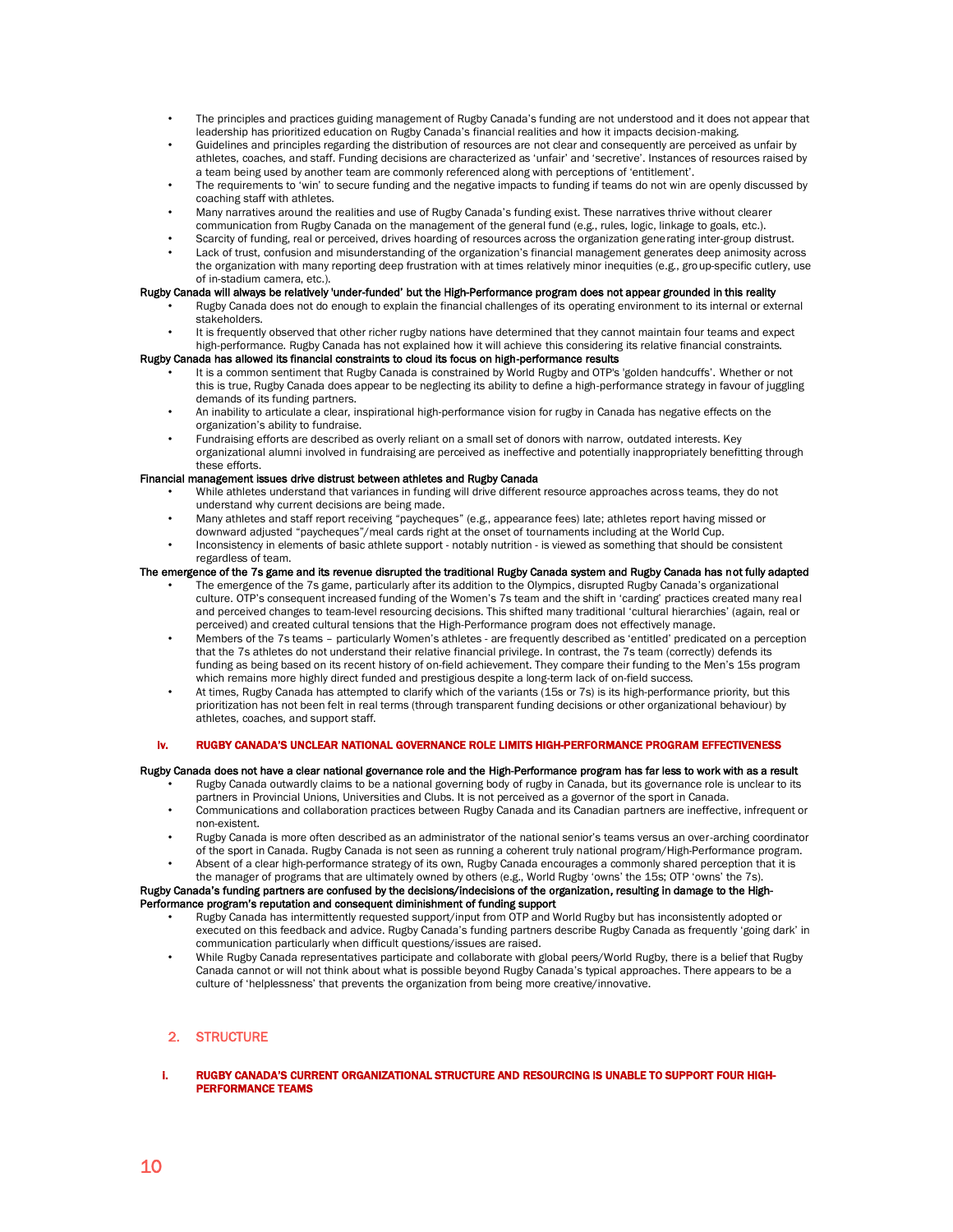#### High-Performance program-related roles are unclear, or even unfilled, with negative knock-on impacts to the program and its people

- Rugby Canada lacks clarity of high-performance leadership roles, types of roles that other high-performance rugby nations possess.
- Rugby Canada has left many critical high-performance roles unstaffed despite requests and recommendations to fill these roles. The absence of individuals in these roles is highly visible outside the organization.
- Comparative to other rugby High-Performance programs and based on feedback from stakeholders, high-performance leadership and coaching staff is under-resourced.
- Athlete support staff have wide-ranging, ill-defined responsibilities and are often performing tasks outside core expertise (typically logistical/administrative support tasks).
- The CEO role appears to be deeply involved in administrative and operational activity and is unable to maintain a view of the broader organization.
- Role-based KPIs, metrics and expectations of roles are not known or are non-existent.
- Regular role-based feedback is reported as infrequent or not provided; established feedback processes are not adhered to. • Many employees – including those in senior leadership roles - report never having had or many years passing without an
- individual performance review.

## High-Performance program employees are often overmatched for their roles

• With Rugby Canada continually drawing down its resources by not filling empty roles, existing employees must take on additional duties. Often these existing employees were under-qualified for their roles without taking on the additional duties, thus creating a negative cycle of diminishing performance returns.

#### Inconsistent/ineffective execution of administration services is creating significant frustration and program turbulence

- Many athletes and staff report receiving "paycheques" late; athletes report having missed "paycheques"/meal cards at the onset of tournaments including at the World Cup.
- Frustrations with the performance of basic administrative functions reported as poor and generate mistrust in the organization and its leadership. In addition to "paycheque" issues, other examples include:
	- o Inexplicably drawn-out individual job contract negotiations.<br>I ong-term waiting for resolution of HR processes (e.g., mat
	- Long-term waiting for resolution of HR processes (e.g., mat leave requests).
	- o Meal cards not received or late.
	- o Requests for feedback/collaboration on organizational events (e.g., Orange Shirt Day) are made at 'the last minute'. Once provided, input is ignored.
- The size of the Rugby Canada operational leadership team is under-sized relative to scope of operations and complexity of organizational activities.

#### The realities of Canada's geography are an undeniable challenge and Rugby Canada's physical structure at times exacerbates this challenge – the benefits of Langford are not being realized

- Langford appears to be a true 'double-edged sword' for the High-Performance program:
	- The effects of isolation in Langford (combined with the current cultural challenges in high-performance) are seen as being detrimental to the holistic development of athletes.
		- o Langford is not viewed as a positive place to live with it being framed as 'expensive' and 'isolated'.
		- o The isolating feeling of Langford is seen as potentially heightening cultural pressures and demands greater involvement of responsible leadership.
		- o In comparison to Langford, many have questioned if there truly is an overall benefit to removing athletes from effective club/university/provincial development programs in favour of a centralized Langford-based program.
		- o Langford's physical location on the extreme edge of Western Canada maximizes its geographical remove and generally exacerbates already challenging Canadian travel logistics.
		- o Conversely, the ability to centralize athletes is seen by some as the only way for Canada to establish a competitive advantage.
- Significant communication and cultural gaps between Rugby Canada's administrative and sport departments contribute to organizational tension
	- o Absence of the CEO from Langford is frequently referenced as a major problem particularly relative to the need to oversee the behaviour of coaches.
	- o Despite Rugby Canada consolidating operations in Langford there is a widespread sense of Rugby Canada maintaining a split (figuratively and literally) between its administrative offices and sports departments. There is strong disaffection between athletes, athlete support staff and operations staff.

## ii. INEFFECTIVENESS OF CORPORATE & ORGANIZATIONAL GOVERNANCE EXPOSES RUGBY CANADA TO SIGNIFICANT RISK

## Ineffectiveness of corporate governance increases organizational risk

- Governance appears to be failing across certain levels. Board members, leadership and coaches are all consistently operating outside of their defined roles and abrogating standard communication practices (e.g., confidential board decisions are leaked; coaches lying to the board; board intervening in operations; etc.) while personnel issues continually recur and the High-Performance program operates without a long-term strategy or effective operational policies.
- Many within leadership or board roles noted that role-based responsibilities are not adhered to in times of difficulty and Rugby Canada has been in 'crisis mode' continually for several years.
- Broadly across the organization, lines of reporting are unclear and appear to have eroded.
- Rugby Canada stakeholders are generally unable to delineate the differences between Rugby Canada's leadership functions and roles;" Board" and "leadership" are seen as a singular, poorly perceived group.

## Ineffectiveness or effective organizational policies and practices, particularly those relating to HR/people practices, require board members and leadership to be deeply involved in operational issues leaving strategy neglected and athletes and employees disaffected

- Lack of or ineffectiveness of existing HR/people-related processes leaves stakeholders feeling unsupported and at risk. • Consistent failures of HR policy and practice administration (e.g., payroll, maternity leave management, etc.) expose Rugby
- Canada's employees to mistreatment and Rugby Canada to corporate risk. • Organizational support programs - particularly onboarding and performance management – are poorly designed or inconsistently executed. There is a need to revise these programs to re-enforce culture and policy concerns.

#### The Board's lack of long-term focus enables the High-Performance program's lack of focus and general ineffectiveness

• The Board is perceived as being very frequently deeply involved in operational issues resulting in them being overwhelmed with the day-to-day and unable to focus on the long-term.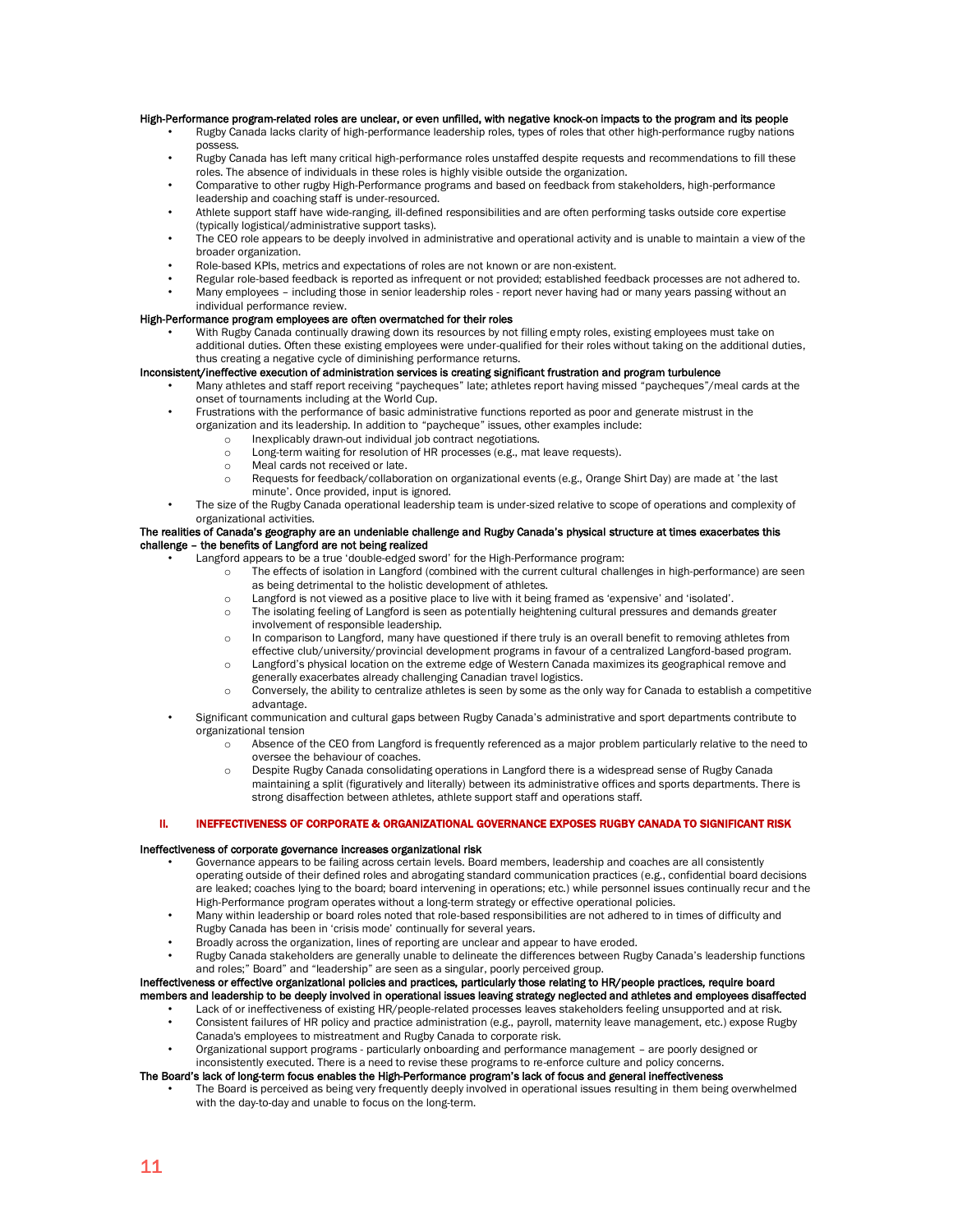- The Board is perceived by some as being 'in conflict'. Specifically, their personal interests prevent collective focus on the success of the long-term high-performance strategy.
- The Board has taken steps over recent years to improve organizational governance including policies and practices to guide its own activities. The Board has made progress to better demonstrate a 'nose-in, fingers-out' mentality.
- Despite real progress in evolving its governance, this progress has not been well understood and has not resulted in widespread shared feelings of improvement. There remains a need to communicate and explain the evolution of the Board and what that means for the organization going forward.
- Lack of communication on the evolution of the organization's governance leaves in place a continued widespread belief that the Board's operational involvement remains high.

## <span id="page-12-0"></span>3. CULTURE

i. RUGBY CANADA'S POOR RELATIONSHIP WITH THE CANADIAN RUGBY COMMUNITY IS A CONSTRAINT ON THE HIGH-PERFORMANCE PROGRAM

#### There is broadly shared negative sentiment across the Canadian rugby community regarding Rugby Canada and the High-Performance program

- There is not a cohesive Canadian rugby community insofar as the community has agreed to focus on/support a shared highperformance goal or strategy, common culture, or identity.
- The current, past, and prospective athlete community has little interaction outside formal completion even current members of the various senior teams interact very little. Rugby Canada does not make efforts to facilitate connection with or across the athlete community.
- Akin to its lack of engagement with the athlete community, Rugby Canada's communication with its partners is extremely inconsistent.
- Commentary from the rugby Canadian community regarding their relationship with Rugby Canada can be characterized as follows:

## Alumni

- o It is reported that many alumni have a strong dislike/distrust of Rugby Canada due to the organization's perceived "history of over-promising and under-delivering for players".
- o Many alumni are reported to have left the High-Performance program not due to their inability to play highperformance sport but rather their dislike for Rugby Canada as an organization.

## Provincial Unions, Universities, Clubs

- o Rugby Canada is not perceived as a standard-bearer for rugby culture and values in Canada.
- o Rugby Canada is seen as a very poor communicator that does not seek to listen or coordinate with partners.
- o Managing relationships within Canada due to geography is challenging but this is also seen as an excuse to avoid trying to improve.
- o Rugby Canada is seen as not making the "difficult decisions" needed to be made to achieve high-performance success; what these decisions are is not entirely clear but generally, speaks to the need to focus Rugby Canada's limited high-performance resources.
- o Rugby Canada is not present in conversations relating to rugby in Canada that it should be present for, e.g., U Sports is reportedly considering ending university-level 7s programs and it is believed that Rugby Canada has not had a voice in this decision (note: Rugby Canada has in fact submitted a U Sports application for Women's 7s).

## Donors

- o Without a clear, inspirational strategy there is no clear inducement to support Rugby Canada.
- o Rugby Canada is not seen as effectively governing the sport particularly due to their lack of organizing/supporting national competitions.
- Rugby Canada's discernible organizational culture unfocused, 'stuck in the past' and resistant to change is also perceived as being reflective of Canadian rugby's general culture.

## Rugby Canada's poor relationships and coordination with the Canadian rugby community impairs the effectiveness of high-performance athlete, coach, and referee development

- Lacking a clear national governor, provincial unions, universities, and clubs are unable/unwilling to align to a truly national High-Performance program via aligned competitive philosophy or athlete/coach development standards.
	- Broadening the high-performance talent pipeline (athletes, coaches, referees) is critical to ensuring long-term High-
- Performance program success. The only way to achieve this is broader and deeper relationships with the Canadian rugby community though, in real terms, stakeholders report that this is not happening.

## ii. RUGBY CANADA HAS FAILED TO CREATE A HEALTHY AND EFFECTIVE HIGH-PERFORMANCE CULTURE

#### In contrast to many successful High-Performance programs, Rugby Canada does not have a distinct, overarching organizational culture or guiding set of values

- As a sport, rugby is rich in values and tradition; however, Rugby Canada is seen as not doing enough to teach, emphasize and rally around these values, particularly at the high-performance level.
	- Rugby Canada's overall organizational culture is described as 'empty', 'bankrupt' or 'nonexistent'.
- While culture and values are present in other parts of Rugby Canada or rugby in Canada, they disappear within the High-Performance program.

## Lack of a clear culture has detrimental effects on the short and long-term cohesion of the High-Performance program and its athletes

- In absence of declarative cultural guidance, bad behaviour flourishes; instances of bad behaviour on the part of leadership, coaches, alumni and athletes are commonly cited. Fundamentally, the current culture appears to be one of exclusion, mistrust and miscommunication.
- Without a well-defined culture to continuously bind the organization's system, the impacts of coach and player turnover are magnified.

### Rugby Canada has not supported the development of a unique Canadian rugby identity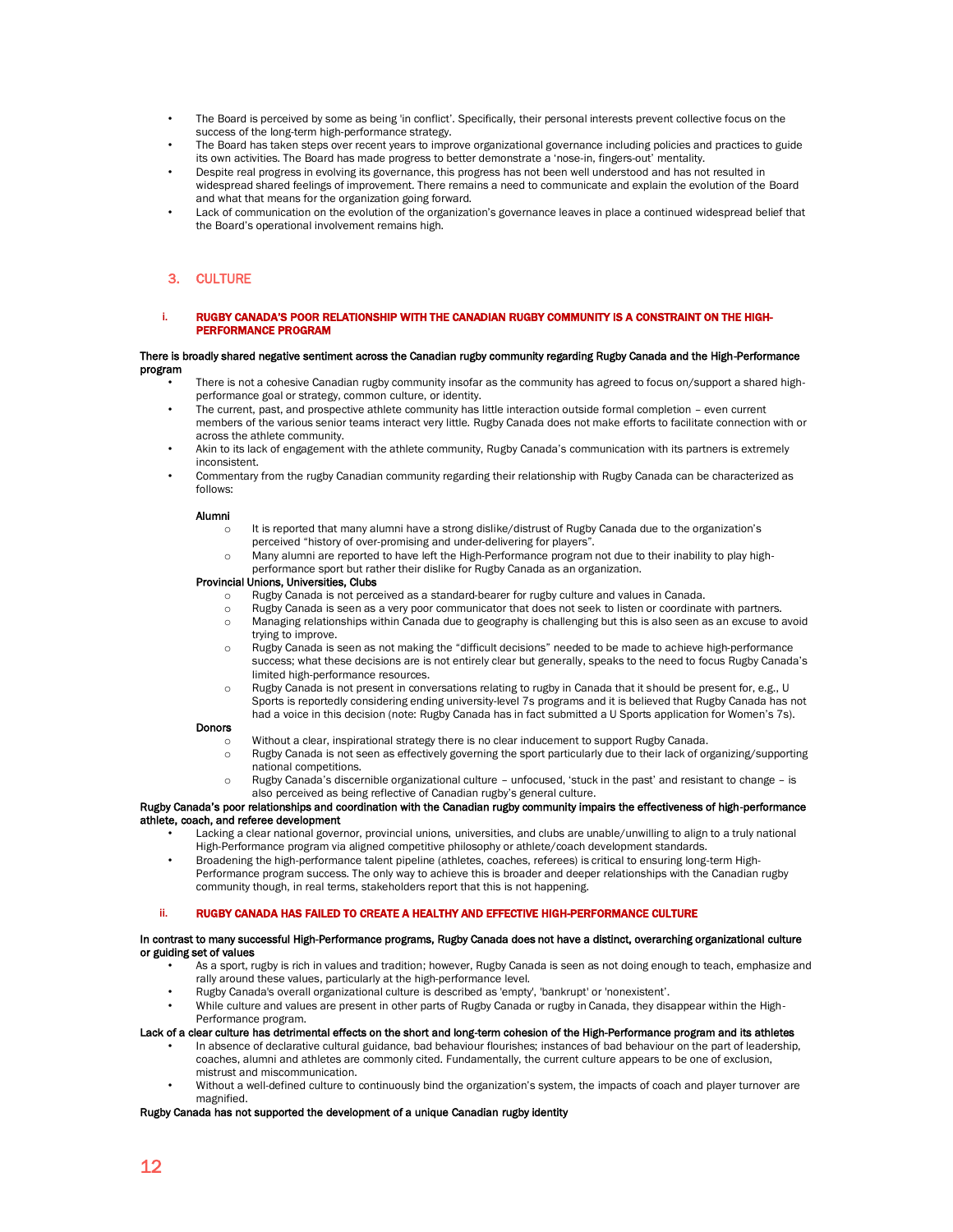- Rugby Canada does not take action to mitigate this and articulate what a unique Canadian rugby identity might look like.
- While constrained by old approaches, Rugby Canada does have a rich history with many success stories to celebrate and build a broader, deeper culture upon, but it doesn't do enough to celebrate its own history. Even artifacts displayed at Langford are seen as inadequate or poorly done.
- Challenges of training schedules, centralization, COE in Langford, etc. can make 'culture building' difficult, but Rugby Canada does not take meaningful action to mitigate this. More must be done to have Canadian players across all four teams spend more time together.
- Rugby Canada's unique approach to equity/equality appears to be part of its unique identity.
- It is suggested by many that Rugby Canada should consider making Canada's indigenous cultures a more visible part of its culture.

## The influence of certain Rugby Canada alumni has a divisive effect on High-Performance program's culture

• It is felt that people who do try and instigate change are pushed out or 'blacklisted' by Rugby Canada and are not asked to contribute to the organization and its programs. Differences of opinion on strategy or approach are not well tolerated.

## Many current or recent high-performance athletes directly state that they are not proud to wear the Rugby Canada jersey

The jersey more clearly represents the poor treatment they receive while in the High-Performance program rather than feelings of pride in Canadian rugby.

#### iii. ATHLETES DO NOT VIEW THE HIGH-PERFORMANCE PROGRAM AS A SAFE AND INCLUSIVE ENVIRONMENT

#### The realities and requirements of high-performance sport are unique and challenging but Rugby Canada is not effectively preparing athletes for the environment

- High-performance sport environments are uniquely intense and generate intense pressure on individuals; this can be especially difficult for young men and women newly entering a high-performance environment.
- Athletes entering the Rugby Canada High-Performance program are shocked with how (poorly) they are treated when joining the High-Performance program, particularly relative to their experience in the developmental pathway.
- When athletes raise concerns, they either feel they are unheard/respected/punished, or they are viewed as entitled.
- Coaches and support staff commonly refer to athletes particularly on the Women's side as not 'understanding' what is required in high-performance sport. They do not express similar sentiments about their own need to better understand the needs of athletes.

#### Effective high-performance teams demonstrate high levels of trust; within the High-Performance program athletes do not trust Rugby Canada to effectively support and develop them

- Athletes do not feel listened to by leadership, coaches and, at times, the support staff.
- General lack of communication but particularly when not on tour leaves athletes feeling forgotten and unappreciated.
- Developmental support is perceived as being inadequate and limited in focus, including a lack of mental health support though this has been noted as something progressively improving.
- Athletes in the High-Performance program are required to make personal sacrifices (and they acknowledge this personal choice) but they do not feel the reality of their situation is respected by the organization.
- Athletes frequently refer to not receiving adequate support from Rugby Canada following their playing careers.
- Pay and support for athletes are perceived as unequal and/or unfair; gradual diminishment of athlete pay over time, coupled with administrative errors delaying issuance of athlete "paycheques", has generated significant frustration and mistrust.
- Rugby Canada has, onset of tours or tournaments, negatively altered financial support for athletes. The decline in pay but also the timing and manner of its announcement has further generated mistrust.
- Arising from lack of trust in and poor communication from leadership and coaches, athletes have begun to rely on 'external' channels/methods (e.g., social media, player strike) to be heard.
- It is known and widely believed that High-Performance program athletes have left the program early due to lack of trust in the organization.

#### Effective high-performance teams are inclusive and generate strength through their differences; within the High-Performance program, Women's athletes and athletes from diverse backgrounds feel excluded

- Women's athletes feel that their success is under-valued relative to the Men's teams.
	- Despite their comparative success, Women's athletes point to the lack of equity in marketing and sponsorship of their teams as a source of frustration.
	- The Women's 15s feels it receives inequitable treatment with lack of facilities access as a major frustration.
	- Rugby Canada and high-performance leadership have made recent efforts to facilitate discussions and hold events relating to IDEB issues. Some participants have noted that these efforts were inadequate, hastily organized and lacked followthrough. This has left a perception of the organization engaging in 'tokenism'.
	- Rugby Canada and the High-Performance program have attempted to progress IDEB efforts but have also not yet made demonstrable systemic change.

#### Rugby Canada's inability to clarify high-performance objectives for 15s and 7s and the relationship between the two game variants has left athletes feeling disrespected and weakens development pathways

- Lack of clarity on Rugby Canada's support for the 7s game (is it fundamentally a path to 15s? Is it a distinct highperformance pathway?) has resulted in the Men's 7s team describing themselves as mistreated, undervalued, undersupported and not respected.
- Athletes on the Women's 15s team, despite being the highest-ranked high-performance team, are provided relatively fewer resources despite their being the most likely to achieve high-performance outcomes. Without a clear explanation for this contradiction, these athletes feel undervalued and not respected.
- Men's 15s athletes do not feel Rugby Canada is appropriately supporting their ability to have a career in the broader rugby world and see Rugby Canada's unwillingness to be clear on the relationships between 15s and 7s as hurting their career potential.
- Women's 7s feel unfairly resented for their success, seeing this resentment as stemming from their gender but also their success in the traditionally less prestigious 7s game.

## There is a desire to speak honestly about and learn from the Tokyo Olympic experience

• Stakeholders at all levels and roles reference their Tokyo experience as deeply negative and even traumatic. Stakeholders want to be heard and want to have a deeper discussion about what happened.

## iv. RUGBY CANADA'S COMMUNICATION PRACTICES WORSEN HIGH-PERFORMANCE PROGRAM ISSUES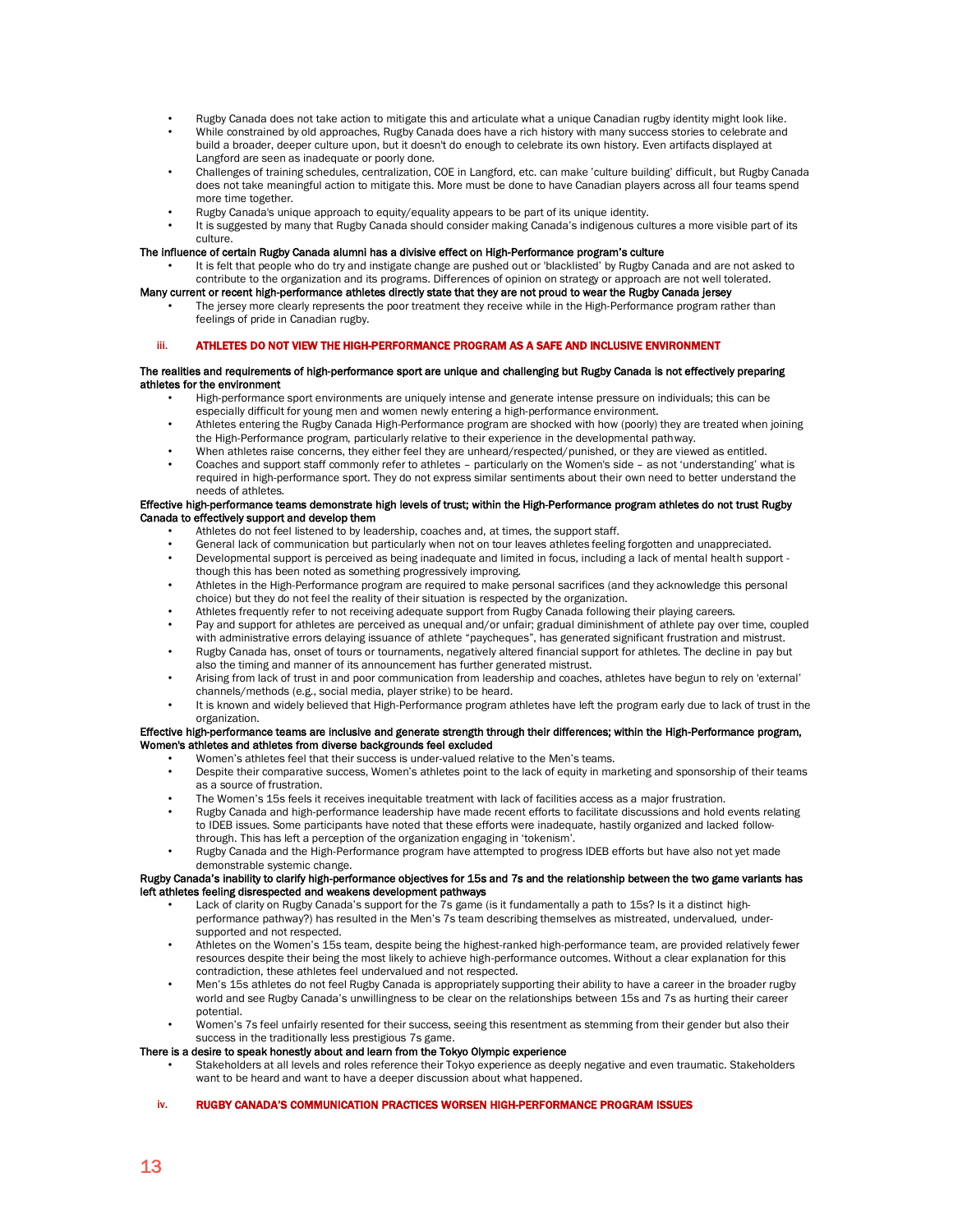#### Effective communication is a critical element of high-performance teams; as an organization, Rugby Canada appears to deeply struggle to communicate effectively

- Broadly speaking, athletes receive infrequent or no communication from Rugby Canada when not directly preparing for or being on tour. As an exception to this, athletes on the Men's 15s, particularly those playing in Europe/MLR, are engaged when not on-tour.
- Coaches are unclear on why organizational decisions are made and/or on the organization's high-performance strategy.
- Rugby Canada conducts organizational reviews but nothing or very little is shared back to participants and consistently meaningful responses do not happen.
- The organization has had numerous crises in recent history and has failed to share insights and updates on what happened either to internal or external stakeholders.
- Rather than answer tough questions privately or publicly Rugby Canada communicates in an unclear way or simply avoidant of communication.
- Support staff have frequently been 'left in the dark' on what is happening and are caught within contentious organizational problems; support staff describe being blamed by athletes for decisions that support staff didn't even understand.
- Partner organizations, including funding partners, are not effectively or regularly communicated with.

## What makes for effective communication, particularly around the provision of effective feedback and criticism, appears to not be well understood or practiced

- Coaches, athletes, support staff and other stakeholders all speak to a desire for space to be created to receive feedback, offer feedback and to not be fragile. All groups are unable to establish this connection.
- All groups perceive others as being unable to receive honest feedback. All groups say that they feel unsafe to provide honest feedback. All groups also demonstrate high sensitivity (e.g., defensiveness, blaming) when provided direct feedback.
- There is a common organizational practice of issuing surveys (particularly coaches) but what is done with information arising from these tactics is often unclear or even inappropriate (e.g., violation of stated survey anonymity).
- Feedback and criticism behaviours are highly-indicative of a deep lack of trust across coaches, athletes, and support staff. Lacking normal, healthy organizational communication norms, athletes instead make frequent use of external, public-facing

## communication channels

- Athletes' use of social media should not be viewed as an anomaly but rather a symptom of a long-standing internal Rugby Canada culture/communication problem. Having an inability to be heard and listened to within the organization and to not see meaningful discussion or demonstrable change because of feedback, has resulted in athletes making use of other available channels. These channels do generally generate responses from the organization and its leadership re-enforcing the behaviour.
- Rugby Canada has not adapted to the realities of social media and how it is integrated (or not integrated) into a highperformance environment.
- It is widely acknowledged that better rules with a suggestion to have athletes generate these rules should be set for social media use throughout competition periods.

## Ineffective communication practices of recent and current coaches have generated distrust and disaffection amongst athletes

• While communication problems cut across the organization, communication practices of coaches are uniquely problematic.

## v. THE HIGH-PERFORMANCE PROGRAM'S APPROACH TO AND SUPPORT OF LEADERSHIP AND COACHING MUST EVOLVE

## The High-Performance program's coaching philosophy and system is generating a team atmosphere not conducive to high-performance

- Rugby Canada's lack of a coherent high-performance strategy and supporting program structure, combined with minimal rules guiding development of Canadian coaching talent, ensures that coaching will remain a high-risk, turbulent element of Rugby Canada's High-Performance program.
- Though not unique to a Tier 2 or 3 Rugby nation, a systemic feature of Rugby Canada's coaching system is that effective and successful coaches will rapidly leave the program for more prestigious opportunities. This reality is exacerbated when the coach is non-Canadian.

## Leadership and coaches also do not feel supported and safe to provide required high-performance leadership

- Resources provided to coaches constantly tighten without clarity on why. Coaches and leadership are strained to fulfill required duties and often have unusually expansive duties. In particular, coaches lack an adequate number of assistant coach personnel.
- A coach and high-performance leader require different competencies. Effective High-Performance programs have generally separated these roles. Rugby Canada coaches are aware of this reality and feel what is being asked of them in their roles is unfair or unrealistic.
- The Board is perceived by coaches as not understanding the unique needs of a high-performance sport environment. This sentiment is shared across athlete, support staff and external stakeholder groups.

## Understanding of what it means to be a high-performance leader is inconsistent across the High-Performance program

- The expectations of a leader at Rugby Canada must be clarified. Currently, leadership is framed purely by the 'what' (e.g., results) but the 'how' is missing. What is expected of leadership in real terms (skills, behaviour, etc.) has not been made clear.
- In many instances, leadership behaviours and beliefs appear reflective of outdated practices that are now generally deemed unsuitable for high-performance environments.
- Rugby Canada has experienced several issues regarding the behaviour of coaches. While this has not often resulted in the finding of formal breaches of policy, it is simultaneously observed that Rugby Canada has a poorly defined policy.
- Rugby Canada has a critical need to improve the IDEB-linked skills of its high-performance leadership and empower those leaders to try and make systemic change.
- When looking to the future, many have observed that Rugby Canada's High-Performance program requires leadership that is credible, capable, and courageous.
- High-performance sport trends have put greater focus on evolving culture and leadership. Rugby Canada is seen as either being incapable or unwilling to have this conversation.

## vi. CHANGE IS POSSIBLE AND MANY HOPE TO BE A PART OF IT

## There is a belief that with the right leadership, Rugby Canada can create an effective high-performance culture

• Many across the organization and externally, demonstrate deep passion and commitment for Canadian rugby.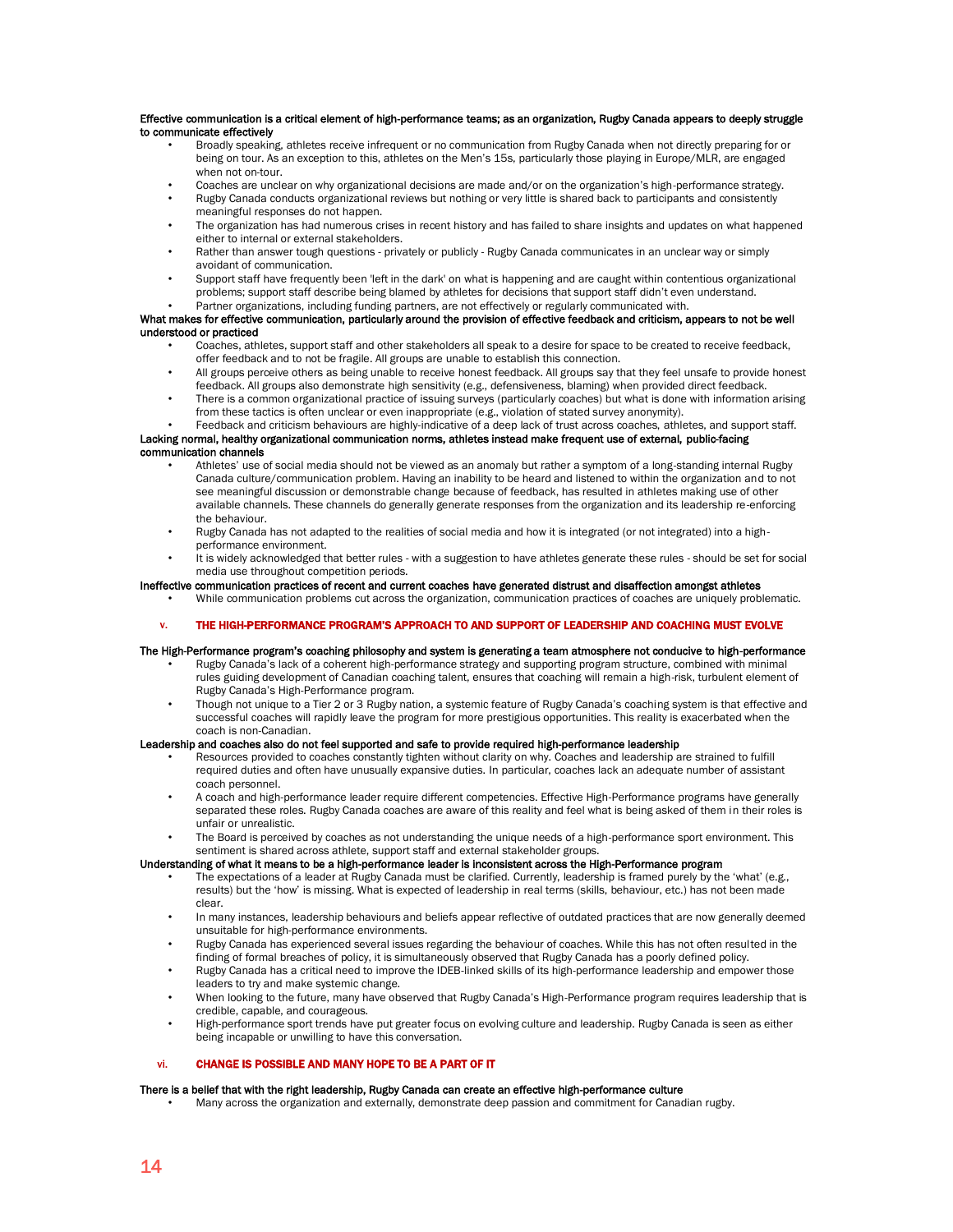- It is widely believed that with the right leadership leadership that has high-performance experience ('credibility') but also prioritizes people and community – Rugby Canada's High-Performance program can be righted even if it takes another World Cup/Olympic cycle.
- Many in the community also point to the successes of 2014 and 2016 as indications that High-Performance program success is possible for Rugby Canada.
- It is generally believed that, even with effective action-taking to improve development pathways, Rugby Canada's High-Performance program will require another World Cup/Olympic cycle before it can regain its competitive footing.

There is also a belief that Rugby Canada must be courageous and in many ways be willing to break with the past

- It is frequently observed that Rugby Canada is either unwilling or unable to evolve its approach on or off-the-field. • Despite some change in leadership of the organization over time, there is a belief that individuals on the periphery of the
- High-Performance program are able to guide and influence the organization in such a way that disempowers voices of change and evolution.
- It is believed that for Rugby Canada to truly evolve it must end the overt influence of these external voices and decisively empower those that seek change.

Taken in consideration together with the internal and external forces present in the organization's context, the insights arising out of the High-Performance Review call for Rugby Canada's leadership to act to resolve the High-Performance program's systemic problems.

# <span id="page-15-0"></span>RECOMMENDATIONS

The systemic nature of the High-Performance program's problems requires a response that addresses specific strategy, structure and culture problems while also evolving the organization's overall system. Actions taken will also have to be contextualized in the external forces shaping the reality of the High-Performance program. To support development of this kind of response, the Review Panel has identified 12 key recommendations to be considered by Rugby Canada's leadership:

| #              | KEY HIGH-PERFORMANCE REVIEW RECOMMENDATIONS                                            | Category         |
|----------------|----------------------------------------------------------------------------------------|------------------|
| $\mathbf{1}$   | Establish a high-performance strategy & clear national governance role.                | <b>Strategy</b>  |
| $\overline{2}$ | Accelerate internal governance improvements.                                           | <b>Structure</b> |
| 3              | Establish/improve foundational internal people processes.                              | <b>Structure</b> |
| 4              | Improve transparency of management of the general fund.                                | Strategy         |
| 5              | Evaluate current leadership and coach effectiveness.                                   | <b>Structure</b> |
| 6              | Establish and hire a High-Performance Director distinct from coach roles.              | <b>Structure</b> |
| $\overline{7}$ | Prioritize development pathway coherence and linkage to the high-performance strategy. | Strategy         |
| 8              | Articulate and make real a clear view on Canada's unique rugby culture and identity.   | Culture          |
| 9              | Repair and improve relationship with the athlete community.                            | Culture          |
| 10             | Prioritize creation and sustainment of a truly inclusive culture.                      | Culture          |
| 11             | Prioritize proactive, consistent communication with athletes and community.            | Culture          |
| 12             | Optimize for or shift Rugby Canada's geographical presence.                            | <b>Structure</b> |

#### *Figure 8: Key Recommendations*

These recommendations are strategic in nature and will require deeper analysis and planning by Rugby Canada leadership. To support more detailed planning the Review Panel has also developed a set of recommended tactics to support each of the 12 key recommendations.

Tactics contained in the below table have been categorized in two ways – 1) light red indicating 'high priority/value tactics' and 2) light yellow for 'lower priority/supporting tactics':

| # | <b>KEY RECOMMENDATION</b>                                                        | <b>TACTICS</b>                                                                                                                                                                                                                                                                                                                                                                                                                                                                                                                                                                                      |
|---|----------------------------------------------------------------------------------|-----------------------------------------------------------------------------------------------------------------------------------------------------------------------------------------------------------------------------------------------------------------------------------------------------------------------------------------------------------------------------------------------------------------------------------------------------------------------------------------------------------------------------------------------------------------------------------------------------|
|   | Establish a high-<br>performance strategy &<br>clear national governance<br>role | Establish a distinct high-performance strategy that establishes a clear set of high-<br>$a$ .<br>performance goals. These goals must then link to and shape the organization's priorities,<br>resourcing decisions, developmental pathways, and organizational structure.                                                                                                                                                                                                                                                                                                                           |
|   | (Strategy)                                                                       | The development process of a distinct high-performance strategy should include coach,<br>athlete and support staff representatives and stakeholders from the Canadian rugby<br>community. Inclusion of the community should be done thoughtfully with an aim to<br>empower stakeholders' voices that have not traditionally been heard, and stakeholders<br>with a shared commitment to consider new approaches.<br>Development and unveiling of this strategy is an opportunity to rally and inspire the<br>Canadian rugby community; inspiring the community will not be achieved if the strategy |
|   |                                                                                  | is developed in isolation and then dictated to these stakeholders.                                                                                                                                                                                                                                                                                                                                                                                                                                                                                                                                  |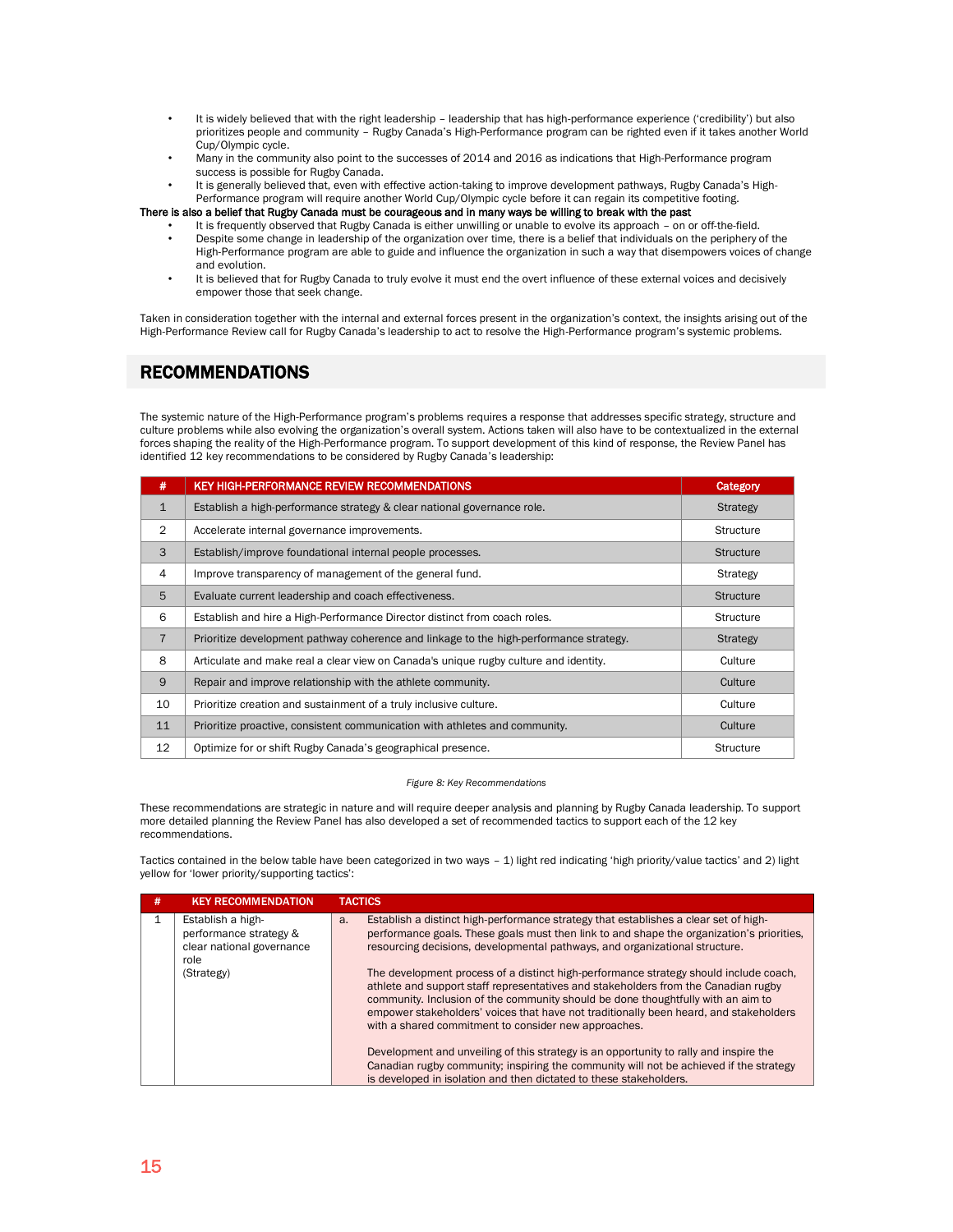| #              | <b>KEY RECOMMENDATION</b><br><b>TACTICS</b>                                                    |                                                                                                                                                                                                                                                                                                                                                                                                                |
|----------------|------------------------------------------------------------------------------------------------|----------------------------------------------------------------------------------------------------------------------------------------------------------------------------------------------------------------------------------------------------------------------------------------------------------------------------------------------------------------------------------------------------------------|
|                |                                                                                                | Rugby Canada should clarify its distinct position and support for each of the 15s and 7s<br>b.<br>as high-performance sport. Ideally, this clarity would be achieved in collaboration with<br>partners and athletes but ultimately a clear decision must be made, communicated, and<br>the high-performance resources aligned to support.                                                                      |
|                |                                                                                                | Rugby Canada should seek to 'reset' its relationship with its partners inclusive of<br>C.<br>provincial unions, universities, clubs, OTP, and World Rugby. This 'reset' should clearly<br>share Rugby Canada's go-forward decision/choices, acknowledge, and address historical<br>challenges, shared opportunities for improvement and shared commitment to a<br>collaboration and communication structure.   |
|                |                                                                                                | d.<br>Rugby Canada should clarify, in collaboration with its partners, what its national<br>governance role is and align its resources and efforts to demonstrate that.                                                                                                                                                                                                                                        |
|                |                                                                                                | The Board should seek out counsel and support from comparative groups across the<br>е.<br>Canadian high-performance sport world, with a focus on understanding approaches to<br>leading and transforming high-performance sport organizations.                                                                                                                                                                 |
|                |                                                                                                | f.<br>The organization must conduct a Tokyo Olympics Lessons Learned session involving all<br>involved coaches, athletes and support staff. Core 'lessons learned' and an action plan<br>to respond should be developed and communicated back to High-Performance program<br>stakeholders.                                                                                                                     |
|                |                                                                                                | Rugby Canada should examine the root causes of the program's success in 2014-16.<br>g.<br>Lessons learned from this era can be used to inform go-forward action planning.                                                                                                                                                                                                                                      |
| $\overline{2}$ | Accelerate internal<br>governance improvements<br>(Structure)                                  | Rugby Canada should establish and communicate/make available a more robust<br>a.<br>HR/leadership issue resolution process that aligns with its regulatory obligations. Tactics<br>to consider include appointment of an ombudsman and establishment of an externally<br>managed 'hot line'.                                                                                                                   |
|                |                                                                                                | b.<br>The Board should continue to embrace its renewed Charter and pursue a broader<br>organizational and strategic focus on the long-term success and health of Rugby Canada<br>and the High-Performance program.                                                                                                                                                                                             |
| 3              | Establish/improve<br>foundational internal people<br>processes<br>(Structure)                  | Rugby Canada must clarify with all staff, though with a focus on coaches, the<br>a.<br>HR/leadership issue reporting process. Clarification must address the Board and<br>leadership's role and how participants are supported and treated within this process.                                                                                                                                                |
|                |                                                                                                | Rugby Canada must establish better governance and structure around the High-<br>b.<br>Performance program hiring processes (at all levels, for all roles) to limit bias, clarify<br>required expertise and improve quality of hires.                                                                                                                                                                           |
|                |                                                                                                | Rugby Canada should look to establish a High-Performance program 'onboarding<br>c.<br>process' that establishes expectation for treatment, communication, and an<br>understanding of core Rugby Canada organizational processes. This onboarding program<br>should also speak honestly to the unique realities of high-performance sport.                                                                      |
|                |                                                                                                | d.<br>Rugby Canada should seek to examine governance practices of the formal performance<br>review process to determine root causes of ongoing lack of adherence to process. Based<br>on findings, the process should be re-designed to support adoption and documentation<br>of critical discussions.                                                                                                         |
|                |                                                                                                | Rugby Canada should investigate and prioritize resolution of issues relating to the late<br>е.<br>issuance of employee/athlete compensation.                                                                                                                                                                                                                                                                   |
| 4              | Improve transparency of<br>management of the<br>"general fund"                                 | Rugby Canada must shift its current approach to management of the funding decisions<br>a.<br>to be more transparent with particular attention to acknowledging and addressing where<br>imbalances in resourcing appear and why.                                                                                                                                                                                |
|                | (Strategy)                                                                                     | Rugby Canada should take particular care to ensure that team-specific fundraising<br>b.<br>efforts are either applied directly to the team that has conducted the fundraising effort or<br>acknowledging and addressing where a variance to this has occurred and why.                                                                                                                                         |
| 5              | Evaluate current leadership<br>and coach effectiveness<br>(Structure)                          | Rugby Canada should carefully consider qualifications of current leadership team<br>a.<br>members to ensure behaviour and performance effectively serves the High-Performance<br>program.                                                                                                                                                                                                                      |
|                |                                                                                                | Rugby Canada should establish and share clearer expectations on what is required (e.g.,<br>b.<br>behaviour, skills, etc.) of High-Performance program leadership and align its hiring and<br>performance evaluation processes accordingly.                                                                                                                                                                     |
| 6              | Establish and hire a High-<br>Performance Director<br>distinct from coach roles<br>(Structure) | An experienced High-Performance Director, reporting to the CEO, should be hired to lead<br>a.<br>design and management of the high-performance strategy. A High-Performance Director<br>may be required across each of the Men's and Women's athletic areas. This role must be<br>separate from any coaching role.                                                                                             |
|                |                                                                                                | In support of the High-Performance Director, Rugby Canada should establish a High-<br>b.<br>Performance Advisory Panel consisting of internal and external (including non-rugby)<br>representatives and player/alumni player representation. This panel retains exclusive<br>focus on the High-Performance program and its independent focus on this issue must be<br>reflected in its reporting relationship. |
| 7              | Prioritize development<br>pathway coherence and                                                | Rugby Canada must prioritize clarity and coherence across its developmental pathways<br>a.<br>and more tightly link development to the high-performance strategy's goals.                                                                                                                                                                                                                                      |
|                | linkage to high-performance<br>strategy                                                        | Rugby Canada should prioritize the establishment of distinct developmental pathways for<br>b.<br>coaches and referees.                                                                                                                                                                                                                                                                                         |
|                | (Strategy)                                                                                     | In alignment with the high-performance strategy's goals, Rugby Canada should work with<br>c.<br>provincial unions, universities, clubs, and the Toronto Arrows to establish a shared<br>developmental philosophy and clarified development pathway 'structure'.                                                                                                                                                |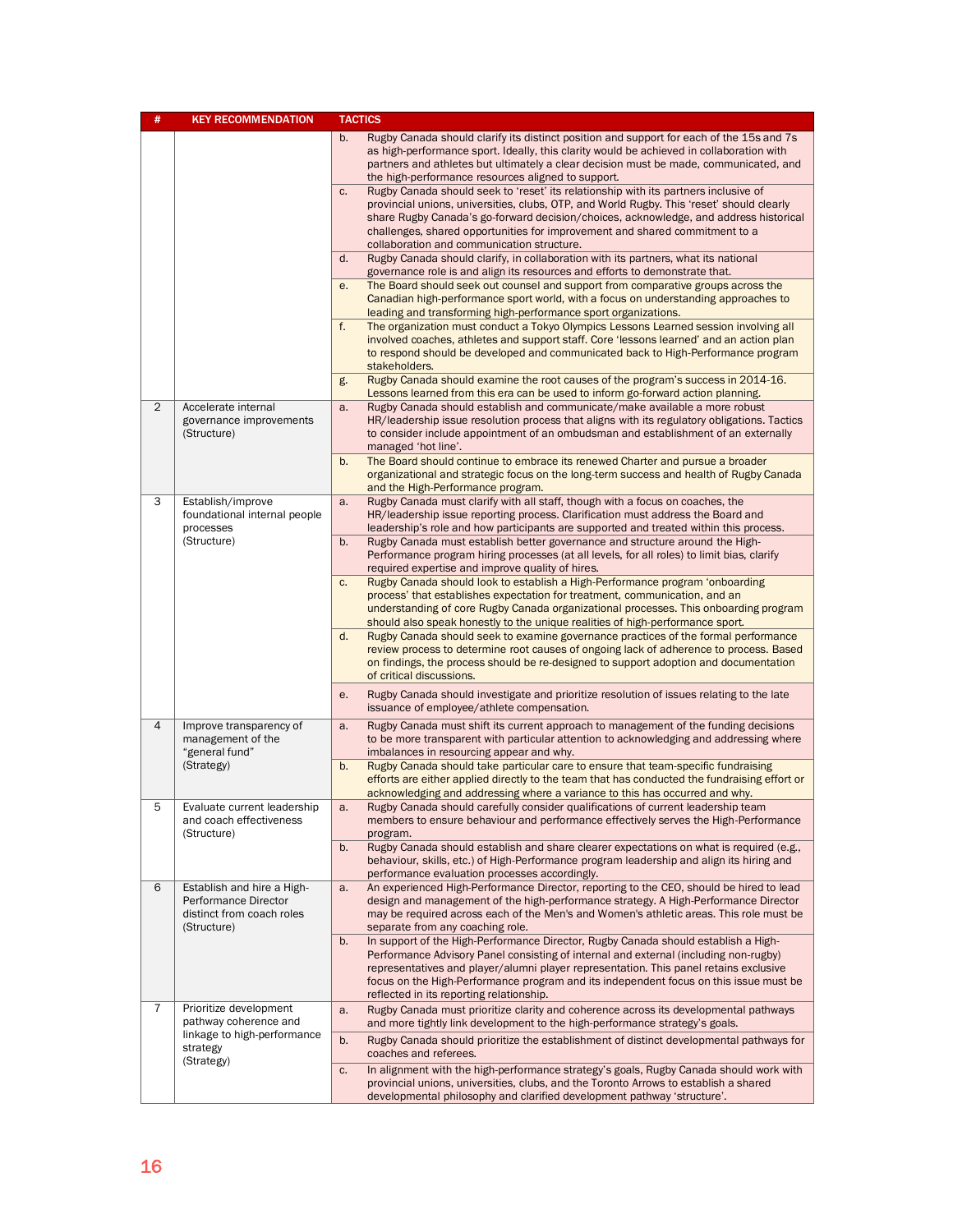| #  | <b>KEY RECOMMENDATION</b>                                                                                 | <b>TACTICS</b>                                                                                                                                                                                                                                                                                                                                                                                                                                                                   |
|----|-----------------------------------------------------------------------------------------------------------|----------------------------------------------------------------------------------------------------------------------------------------------------------------------------------------------------------------------------------------------------------------------------------------------------------------------------------------------------------------------------------------------------------------------------------------------------------------------------------|
|    |                                                                                                           | Rugby Canada should establish greater structure to support the development of<br>d.<br>Canadian coaching talent within the context of core Rugby Canada programs. This<br>structure would include formal rules/requirements for direct involvement of Canadian<br>talent at all coaching/leadership levels.                                                                                                                                                                      |
| 8  | Articulate and make real a<br>clear view on Canada's<br>unique rugby culture and<br>identify<br>(Culture) | Rugby Canada should collaborate with current and past members of the High-<br>a.<br>Performance program to articulate a clear statement regarding Canadian rugby's unique,<br>shared values and desired cultural norms.<br>Care must be taken to ensure that this activity is conducted in an inclusive manner that<br>b.<br>balances past, present and future and that the outcome is reflective of Rugby Canada's<br>commitment to inclusion, diversity, equity and belonging. |
|    |                                                                                                           | Rugby Canada should seek to eliminate both 'unnecessary' visible inequities (e.g. kit,<br>C.<br>separate utensils, first-class plane tickets) and inequities within elements of basic<br>athlete support (all athletes should be provided with the same level of nutritional and<br>mental health support).                                                                                                                                                                      |
|    |                                                                                                           | d.<br>Rugby Canada should prioritize culture-focused conversations within High-Performance<br>program elements and work to make cultural/historical artifacts more visible at the COE<br>and other Rugby Canada events/facilities.                                                                                                                                                                                                                                               |
| 9  | Repair and improve<br>relationship with the athlete<br>community                                          | Rugby Canada should continue to collaborate with the Players Association to establish<br>a.<br>more holistic foundational athlete development and support practices inclusive of<br>athlete pay, nutritional support, mental health support and post-retirement guidance.                                                                                                                                                                                                        |
|    | (Culture)                                                                                                 | Rugby Canada should, in collaboration with athletes, establish a High-Performance<br>b.<br>program policy on team/athlete use of social media. This policy must balance the need<br>for focus within a high-performance environment and individual expression of<br>organizational members (athlete and non-athlete alike).                                                                                                                                                      |
|    |                                                                                                           | Rugby Canada leadership should establish an over-arching 'athlete-centric' philosophy<br>C.<br>and require the principles of athlete-centric coaching to be adopted by its leadership.<br>support staff and coaches. Hiring and training of leadership, coaches and support staff<br>should be done in alignment with this philosophy.                                                                                                                                           |
| 10 | Prioritize creation and<br>sustainment of a truly<br>inclusive culture<br>(Culture)                       | Rugby Canada should more seriously prioritize its IDEB efforts with more meaningful<br>a.<br>action both in execution of IDEB tactics and in follow through on outcomes arising from<br>the tactics. Rugby Canada should be careful and conscious of token-actions taken<br>without appropriate consideration and demonstrable 'follow-through'.                                                                                                                                 |
| 11 | Prioritize pro-active,<br>consistent communication<br>with athletes and                                   | Rugby Canada should look at its broader athlete communication approach and seek to<br>a.<br>engage the athlete community (particularly current roster players) in a more consistent<br>manner, inclusive of communication with athletes when not on tour.                                                                                                                                                                                                                        |
|    | community<br>(Culture)                                                                                    | Rugby Canada should examine the current philosophy underpinning its internal and<br>b.<br>external corporate communication practices. These practices and related processes<br>should be revised to be more consistent and proactive.                                                                                                                                                                                                                                            |
|    |                                                                                                           | While seeking to prioritize culture and cultural discussions, Rugby Canada should ensure<br>C.<br>that High-Performance program team members at all levels and all roles are provided<br>support/training to understand and apply practices relating to IDEB, psychological safety<br>in sport and values/culture-demonstration.                                                                                                                                                 |
| 12 | Optimize for or shift<br>geographical presence<br>(Structure)                                             | Relative to the high-performance strategy, Rugby Canada should carefully examine the<br>a.<br>benefits and drawbacks of the Langford COE relative to effective management of the<br>High-Performance program, centralization of athletes, management of the broader<br>development pathway system and working location of the CEO.                                                                                                                                               |

*Figure 9: Key recommendations and supporting tactics*

The High-Performance program's challenges are systemic in nature and can only be addressed over time through thoughtful and dedicated leadership. Responding to the review's recommendations will also require courageous leadership that is willing to 'break from the past'.

The initial priority of the board should be the articulation of a clear high-performance Strategy. This strategy will serve as the guide for following actions including the hiring of a new CEO and High-Performance Director, culture-building initiatives and deeper improvement to the organization and program's organizational structure.

It will be critical for Rugby Canada to communicate this report fully and transparently in both response and respect for the time given by its stakeholders across Canada. This first step is intended to demonstrate Rugby Canada's willingness to take accountability, its willingness to change and its commitment to moving forward with inclusive intentions. The journey ahead will be difficult and will likely 'get worse before it gets better' but with consistent effort Rugby Canada can chart a brighter future for the High-Performance program.

# <span id="page-17-0"></span>**CONCLUSION**

The High-Performance Review has identified external forces, key insights and linked recommendations that will help shape the decisions Rugby Canada leadership needs to make to evolve the High-Performance program. Responding to the High-Performance Review will take hard work on the part of the organization and its leadership. It will require prolonged and focused action over the coming years.